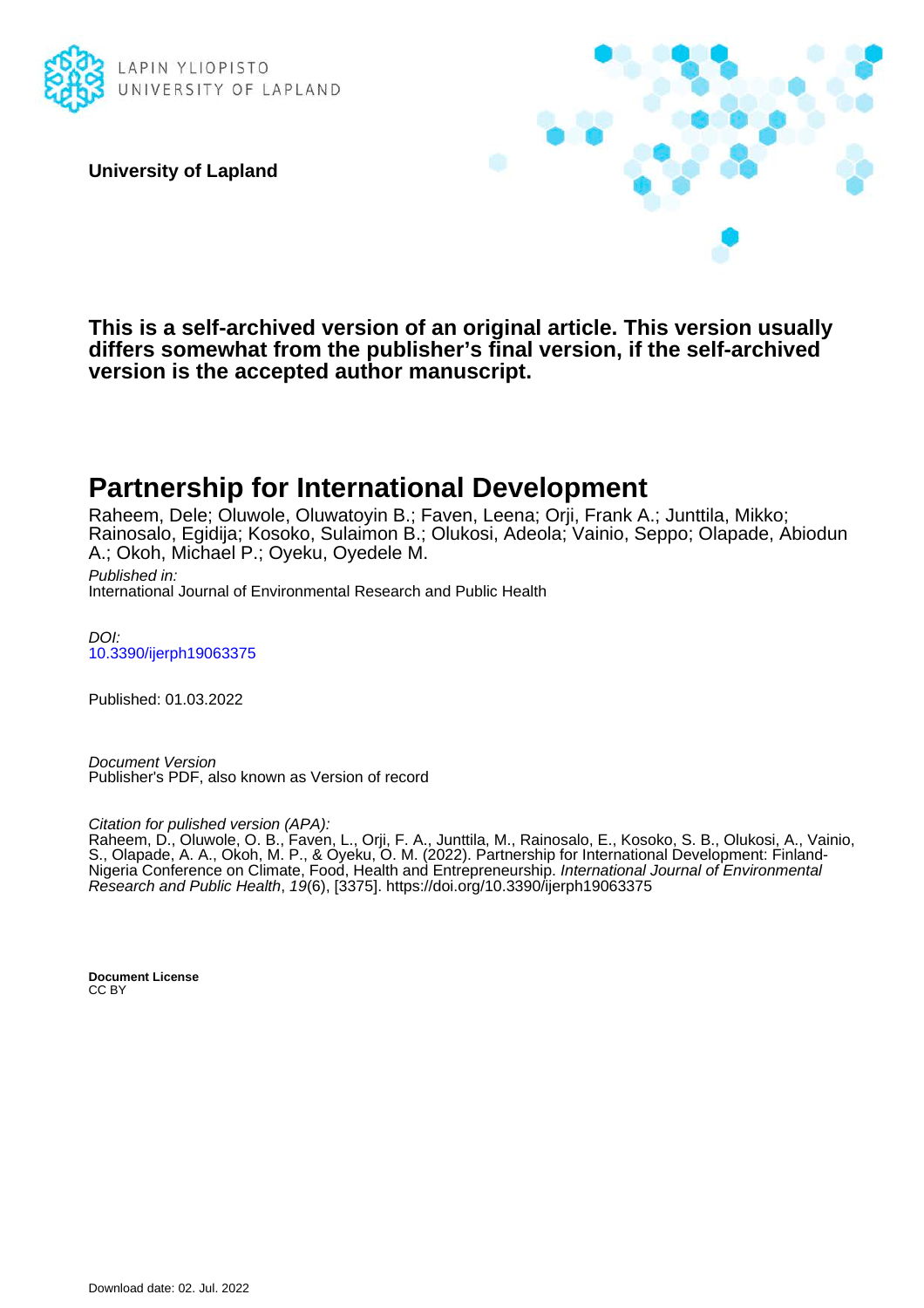



## *Conference Report* **Partnership for International Development: Finland-Nigeria Conference on Climate, Food, Health and Entrepreneurship**

Dele Raheem <sup>1,</sup>[\\*](https://orcid.org/0000-0002-3564-5525)®, Oluwatoyin B. Oluwole <sup>2,</sup>\*, Leena Faven <sup>3</sup>, Frank A. Orji <sup>2</sup>, Mikko Junttila <sup>3</sup>, Egidija [Ra](https://orcid.org/0000-0002-2438-8500)inosalo <sup>3</sup>, **Sulaimon B. Kosoko <sup>2</sup> , Adeola Olukosi <sup>4</sup> , Seppo Vainio <sup>5</sup> [,](https://orcid.org/0000-0001-9319-3566) Abiodun A. Olapade [6](https://orcid.org/0000-0002-5528-5408) , Michael P. Okoh <sup>7</sup> and Oyedele M. Oyeku <sup>2</sup>**

- <sup>1</sup> Arctic Centre, University of Lapland, 96101 Rovaniemi, Finland
- <sup>2</sup> Department of Food Technology, Federal Institute of Industrial Research Oshodi, Lagos 100261, Nigeria; orjifa@yahoo.com (F.A.O.); kosoko.sulaimon@fiiro.gov.ng (S.B.K.); deleoyeku88@gmail.com (O.M.O.)
- <sup>3</sup> RDI Chemistry and Bioeconomy, Centria University of Applied Sciences, 67100 Kokkola, Finland; leena.faven@centria.fi (L.F.); mikko.junttila@centria.fi (M.J.); egidija.rainosalo@centria.fi (E.R.)
- <sup>4</sup> Department of Medical Biochemistry, Eko University of Medical Sciences, Lagos 102004, Nigeria; yaolukosi@yahoo.co.uk
- <sup>5</sup> Faculty of Biochemistry and Molecular Medicine, Kvantum Institute, University of Oulu, 90014 Oulu, Finland; seppo.vainio@oulu.fi
- <sup>6</sup> Department of Food Technology, University of Ibadan, Ibadan 200284, Nigeria; aaolapade@gmail.com
- <sup>7</sup> Department of Medical Biochemistry, College of Health Sciences, University of Abuja, Abuja 900105, Nigeria; michael.okoh@uniabuja.edu.ng
- **\*** Correspondence: braheem@ulapland.fi (D.R.); oluwatoyinoluwole575@yahoo.com (O.B.O.)

**Abstract:** A joint collaboration between the Arctic Centre of the University of Lapland, Finland and the Federal Institute of Industrial Research, Oshodi, Lagos, Nigeria was organised as a hybrid conference on several topics that are related to climate, food, health and entrepreneurship. The utilisation of natural resources in both regions is an important theme in meeting the sustainable development goals agenda. The topics discussed were multidisciplinary, they include Nigerian indigenous foods, bioeconomy, circular economy, nutrition, health, innovation and entrepreneurship under four themes (Climate, Food, Health and Entrepreneurship). There were dignitaries from Finland and Nigeria. The presenters are researchers from Nigerian universities (University of Ibadan, University of Abuja and Eko university, Lagos), Nigerian Federal Institute of Industrial research centre and from the Finnish side we have the university of Lapland, Rovaniemi, University of Oulu, Oulu and the Centria University of Applied Sciences, Kokkola. The topics discussed will serve as training materials for students and learners, the discussion focussed on research opportunities for institutions in both countries. The experts from both countries will continue to dialogue on the possibility of promoting common topics as research agenda in these important areas with the possibilities of creating more jobs.

**Keywords:** innovation; sustainability; microbes; underutilized crops; processing; bioeconomy; circular solutions; food entrepreneurs; phytomedicine

## **1. Introduction**

The urgency and complexity of global sustainability challenges, such as climate change, biodiversity loss, social injustice, and poverty, calls for new partnership in sustainability science [\[1\]](#page-16-0). The collaborative initiative between the Global North and the Global South is fostered through the University Partnership for International Development (UniPID) in Finland. UniPID is a network of Finnish universities to advance universities' global responsibility and strengthen their response to global challenges. UniPID offers a variety of support services for the interdisciplinary studies, research and societal impact of universities that are related to global development.



**Citation:** Raheem, D.; Oluwole, O.B.; Faven, L.; Orji, F.A.; Junttila, M.; Rainosalo, E.; Kosoko, S.B.; Olukosi, A.; Vainio, S.; Olapade, A.A.; et al. Partnership for International Development: Finland-Nigeria Conference on Climate, Food, Health and Entrepreneurship. *Int. J. Environ. Res. Public Health* **2022**, *19*, 3375. [https://doi.org/10.3390/](https://doi.org/10.3390/ijerph19063375) [ijerph19063375](https://doi.org/10.3390/ijerph19063375)

Academic Editors: Xiao-San Luo and Paul B. Tchounwou

Received: 21 December 2021 Accepted: 18 February 2022 Published: 13 March 2022

**Publisher's Note:** MDPI stays neutral with regard to jurisdictional claims in published maps and institutional affiliations.



**Copyright:** © 2022 by the authors. Licensee MDPI, Basel, Switzerland. This article is an open access article distributed under the terms and conditions of the Creative Commons Attribution (CC BY) license [\(https://](https://creativecommons.org/licenses/by/4.0/) [creativecommons.org/licenses/by/](https://creativecommons.org/licenses/by/4.0/)  $4.0/$ ).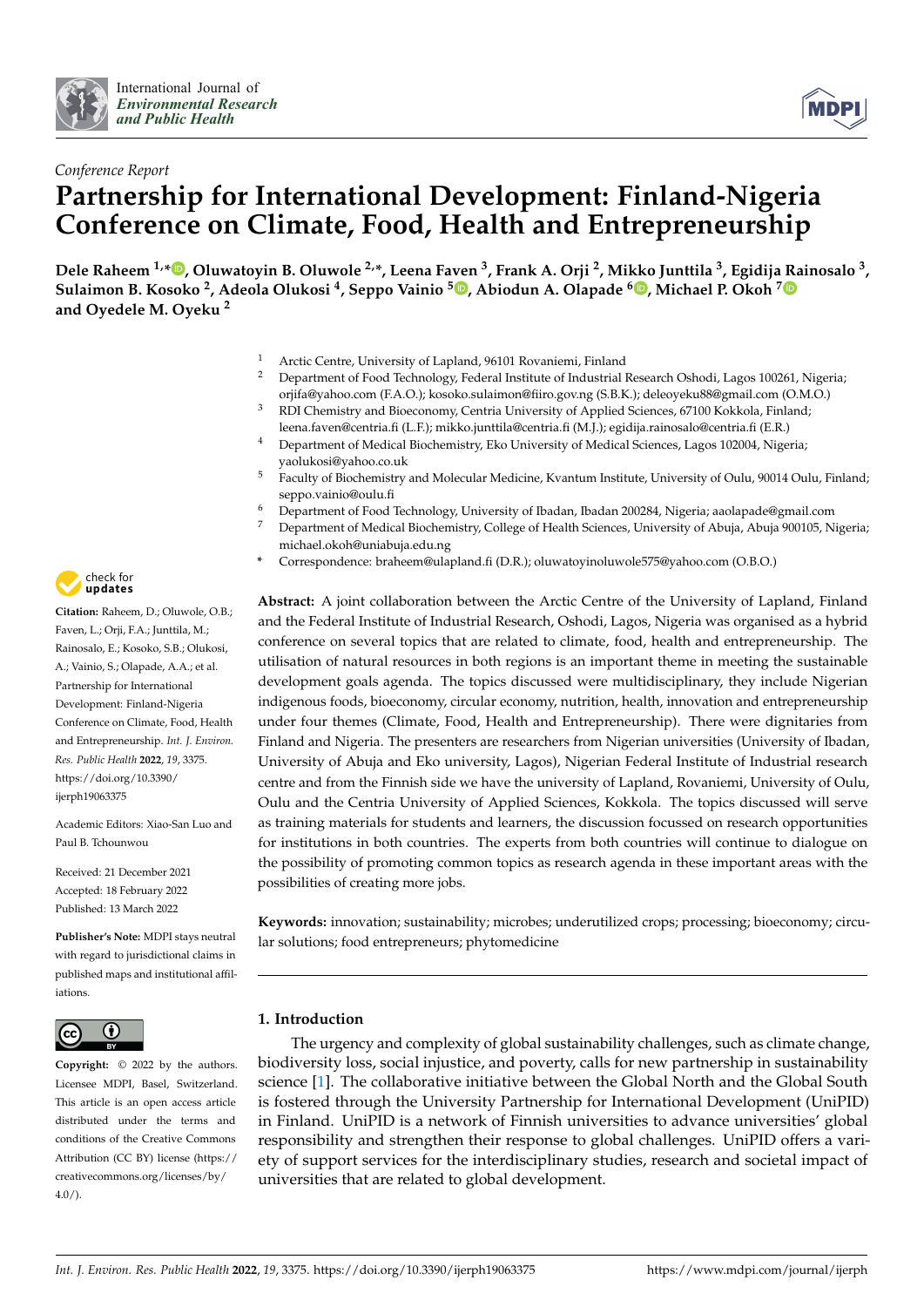FinCEAL develops Finnish Science, Technology and Innovation Cooperation between Europe, Africa, Latin America and the Caribbean through networking. FinCEAL BRIDGES contribute towards strengthening bi-regional cooperation, while expanding the thematic focus to the Agenda 2030 for Sustainable Development and the 17 Sustainable Development Goals, particularly Global Partnerships for Sustainable Development (Goal 17). In the efforts of the Nigerian government to add value to food crops which is regaining the desired attention in the country it will be important for the country to engage in value addition to the crops and innovate with new technology that can help to create more jobs among the youths in the country. The Federal Institute of Industrial Research, Oshodi, (FIIRO) Lagos, Nigeria being the foremost research institute in the country assists in accelerating the industrialization of the Nigerian economy through the utilization of the country's raw materials and upgrading indigenous production technologies. The Arctic Centre at the University of Lapland is a national and international hub of information and centre of excellence that conducts multidisciplinary research in changes in the Arctic region.

The welcoming words were provided by the Director of the Arctic Centre, University of Lapland, the Ambassador for innovation, Finland and the Nigerian Honorary Consul to Finland. The presentations were based on self-reflection from the authors as a kind of autoethnography on the theme of this collaboration. There were two alumni from Finnish universities who are currently employed in two Nigerian institutions (University of Abuja and Eko university). A total of eleven topics were orally presented and discussed throughout the day, the papers included innovative research and review articles.

The theme of the conference 'Climate, Food, Health, Entrepreneurship' can help to trans-form a society when issues of environmental sustainability, poverty alleviation and social justice (partially codified in the Sustainable Development Goals or SDGs) are addressed through co-creation of knowledge.

#### <span id="page-2-0"></span>**2. Theoretical Considerations**

The food and agriculture sectors must improve their sustainability performance and adapt to the impacts of climate change in ways that do not compromise global efforts to ensure food security for all [\[2\]](#page-16-1). These challenges are intimately and inextricably related, and need to be addressed simultaneously. As rightly observed in the Intergovernmental Panel on Climate Change (IPCC) Assessment Report, climate change leads to increase in temperature and precipitation variability, reducing the predictability of seasonal weather patterns, it also increases the frequency and intensity of severe weather events, such as floods, cyclones and hurricanes [\[3\]](#page-17-0). The IPCC emphasized that changes in climate and carbon dioxide concentrations will enhance the distribution and increase the competitiveness of invasive weeds. These will have consequences on food supply and food security. Agricultural diversification has an adaptive strategy to climate impacts, since diversity will help to increase resiliency of agricultural and natural systems, such as in resistance to increased pests or diseases; it can also provide diversified income portfolios when some crops may become sensitive to climate events [\[4,](#page-17-1)[5\]](#page-17-2).

A recent publication on low agricultural production in sub-Saharan Africa acknowledges that there is a wide range of edible crops that can be grown, but the hot and humid conditions make storage difficult, so crops that can be harvested daily or are easy to store are favoured, such as roots, tubers, legumes, plantains and cereals [\[6\]](#page-17-3). Therefore, the creation of knowledge that focus on post-harvesting operations that are climate smart will be appropriate. Nigeria as the largest oil producing country in Africa, have neglected agriculture on the discovery of oil but recently the agricultural sector is receiving a boost to diversify the country's economy. The country is aiming to cut carbon emissions to zero by 2060 while in Finland this target is by 2035.

One Health is described as the concept that human, animal, plant, environmental and ecosystem health are linked. It has been recognized as an important strategy for examining and addressing complex global health issues [\[7\]](#page-17-4). As the Earth's resources diminish and as human and livestock numbers continue to grow, the One Health policies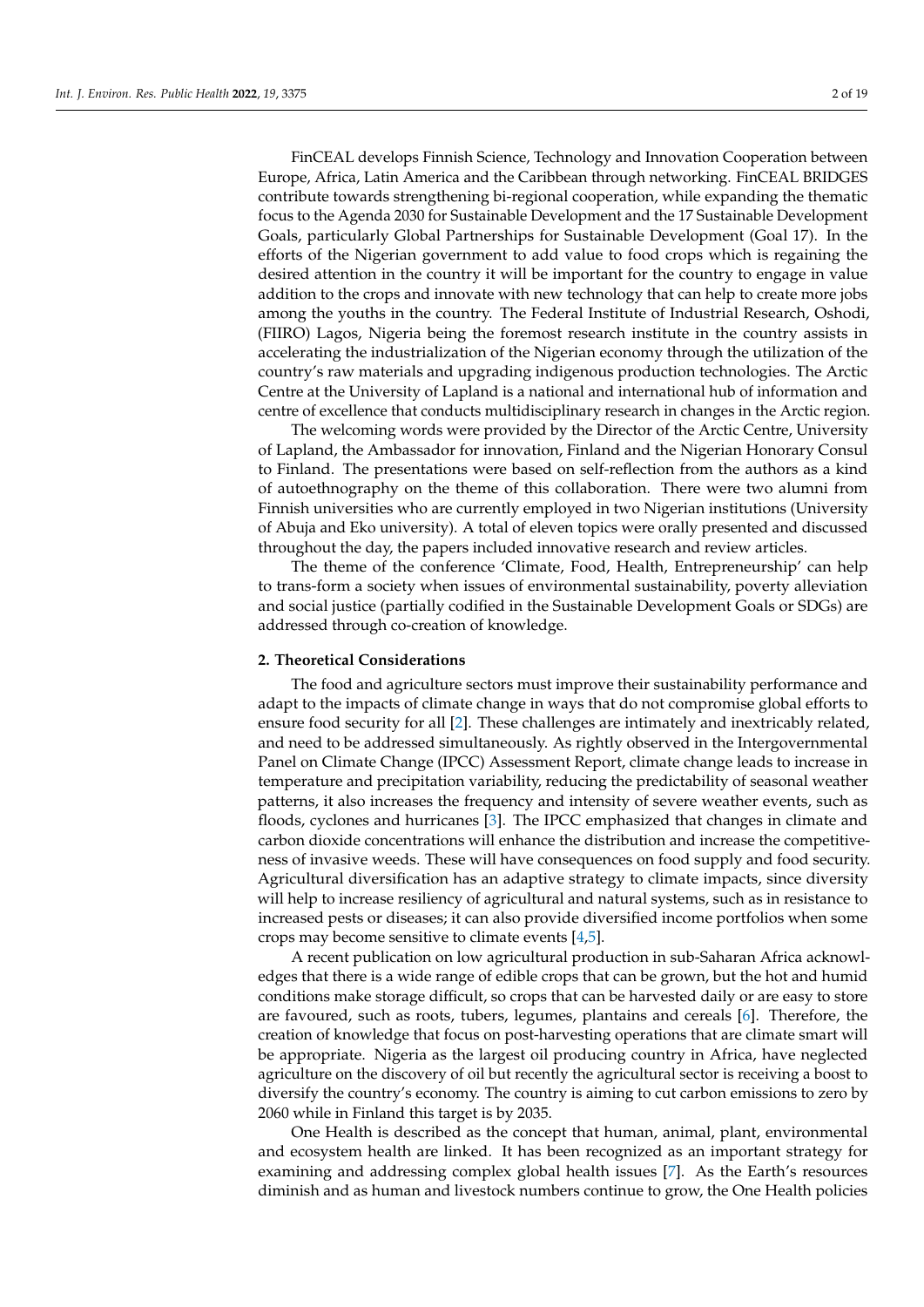are likely to become increasingly important to achieve the United Nation's Sustainable Development goals. The importance of biodiversity within the One health approach was well recognized in preventing future crises of global pandemics and climate change. In October, 2020, more than 5000 people from 148 countries gathered online at the Global Landscapes Forum (GLF) Biodiversity Digital Conference: 'One World-One Health'. The participants included indigenous leaders, policy experts, heads of global organizations, researchers from different disciplines, youth and other stakeholders to exchange knowledge and inform decision-makers about the crucial interdependencies of all life on Earth [\[8\]](#page-17-5).

An understanding the various components that contributes to the total anthropogenic greenhouse gas (GHGs) emissions is a necessary precursor to the design and implementation of actionable and efficient mitigation measures for the system. The GHG emissions from food systems are far more than emissions from the land-based sector i.e., agriculture and food-relevant emissions from land use and land use change. Food needs to be farmed, harvested or caught, transported, processed, packaged, distributed and cooked, and the residuals disposed of [\[9\]](#page-17-6). The energy that are required for all these processes needs to be produced and made available at the right time and location.

The Joint Research Council of the European Commission developed an 'Emissions Database for Global Atmospheric Research (EDGAR)'. EDGAR-FOOD was developed to aid the understanding of the activities that underlie energy demand and use, agriculture and land use change emissions that are associated with the production, distribution, consumption and disposal of food through the various stages and sectors of the composite global food system [\[10\]](#page-17-7). These data were complemented with data from the FAOSTAT database on GHG emissions from land use related to agriculture [\[11\]](#page-17-8). It represents the first database that consistently cover each stage of the food chain for all countries with yearly frequency for the period 1990–2015.

Both the EU and Africa will need to opt for a low-carbon, resource efficient and climateresilient future in line with the Paris Agreement to achieve the Sustainable Development Goals. These facts are well recognised in the new Africa-EU Energy collaboration "Towards a comprehensive Strategy with Africa" [\[12\]](#page-17-9). Nigeria and other African countries are particularly vulnerable to climate change as it risks jeopardising the ongoing progress on sustainable development on the continent.

In this comprehensive strategy, innovation will be key to drive the green transition. Investments should be geared towards strengthening scientific capacities in Africa by providing access and local adaptation to technologies. Furthermore, trade can facilitate the adoption of innovative, sustainable business models that will play a leading role towards a climate-neutral future.

The co-production of knowledge on climate, food, health and entrepreneurship between Finnish and Nigerian partners in this conference can help to identify how this strategy can be better anchored to meet the sustainable development goals.

## **3. Materials and Methods**

After initial contacts with Dr. Oluwole at FIIRO and Dr. Raheem's virtual participation at the 45th Conference entitled "Food Security and Sustainability in a post COVID-19 era" and Annual General Meeting of the Nigerian Institute of Food Science and Technology (NIFST) which was held both on-line and physically from 11–15 October 2021 in Makurdi, Benue State, Nigeria resulting in this collaboration which is the first. The conference on 'Climate, Food, Health and Entrepreneurship' was held on 29 November 2021 in a hybrid mode as described below.

The hybrid event on 29 November 2021 was hosted physically with the aid of Jabra Speak 710 in Kieppi hall at the Arctic Centre of the University of Lapland, Rovaniemi and simultaneously in Akinrele hall at the Federal Institute of Industrial Research Oshodi, Lagos. There were thirty-six active participants that joined virtually and many others joined either physically or through Facebook streaming from Nigeria. There were eleven speakers from both countries (see Appendix [A](#page-16-2) Table [A1\)](#page-16-3) who shared their thoughts for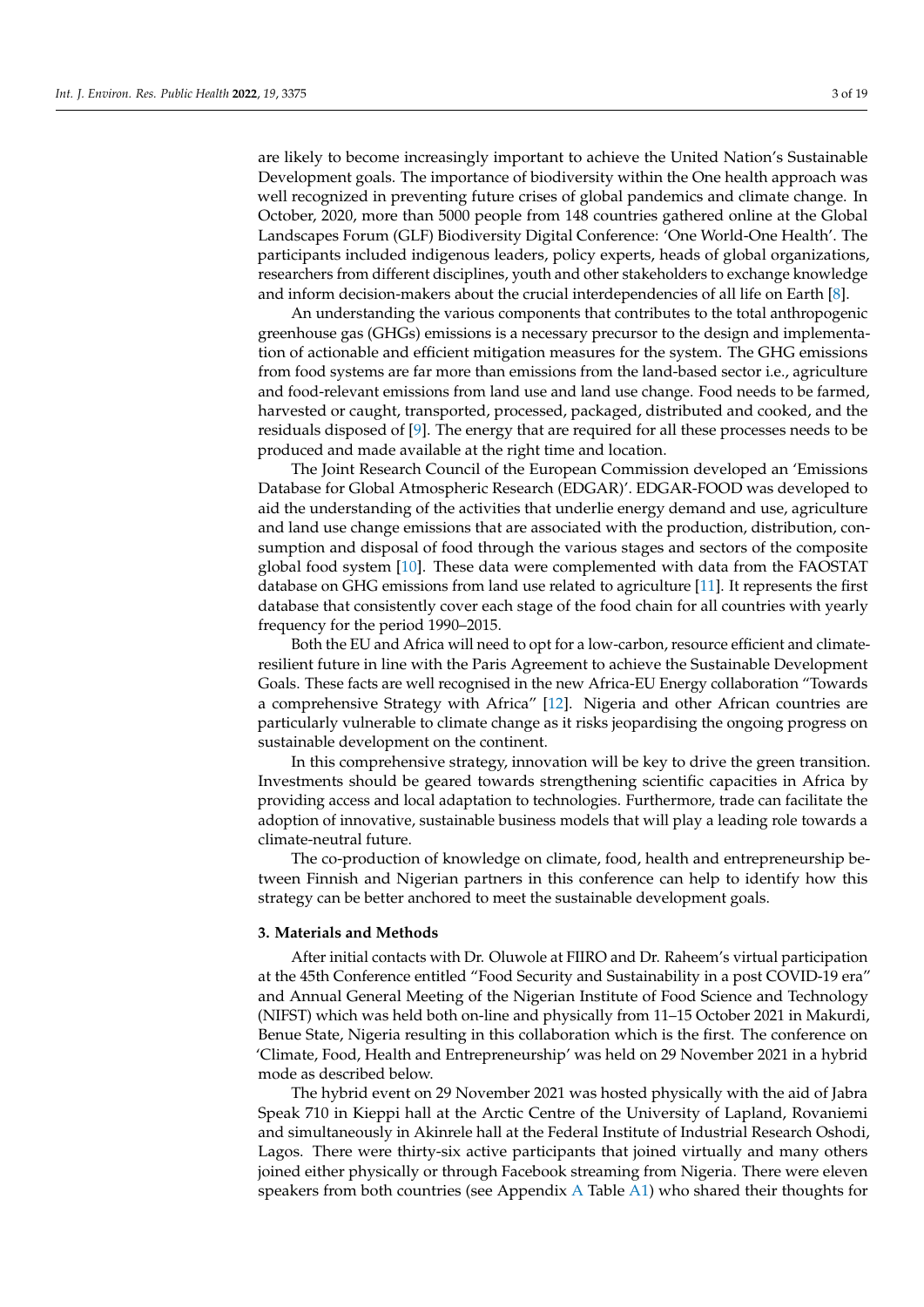several hours throughout the day on several topics in both physical and virtual modes. The physical and virtual event on zoom meeting considered the geographical time difference between the two countries. The event was also promoted on Twitter with #AC\_FIIRO to target audience that includes local research groups, farmers, food processors and other stakeholders within the food system in both countries and globally. The zoom meeting also featured breakout rooms where participants: (i) brainstormed on the concrete steps towards linking Universities and Industries collaboration on the food system with health implications (ii) the challenges and possible solutions for promoting traditional indigenous foods to communities in Nigeria. At the plenary, the breakout groups reported their findings. The whole event was recorded in cloud for future training and development opportunities by participating partners. All the topics discussed at the event are presented in the next section.

#### **4. Results and Discussion**

In this section, some authors have reported their topic in a research article format as Introduction, Materials and Methods, Results and Discussion, Conclusion while others have reported their topics as extended abstracts by highlighting the most relevant points of their talk. A list of the titles presented in the Results and Discussion section, Speakers and their backgrounds are presented as Appendix [A](#page-16-2) Table [A1.](#page-16-3)

## *4.1. Processing and Utilisation of Lesser Known Crops as a Panacea for Food and Nutrition Security (Abiodun A. Olapade)*

Food is a complex mixture of organic and inorganic chemical compounds which the body requires to grow and maintain itself in healthy conditions. Food security implies access to food of the right quality and quantity by every child and adult. Food security for a household means access by all members at all times to enough food for an active and healthy life. Eating good food is not necessarily costly but it requires choosing rightly among the available crops. There are hundreds of little-known indigenous crops that can contribute to food and nutrition security of developing countries including Nigeria. These little-known indigenous crops have played vital roles in nutrition of the people but they are underutilised. These can be attributed to many reasons including drudgery and time wasting of their processing into foods.

These lesser known and underutilised crops are abound in Nigeria and other African countries [\[13\]](#page-17-10). Examples are tubers such as water yam, bitter yam and cocoyam; legumes such as Bambara groundnut, African yam bean, Ackee apple seed, Pigeon pea, Tiger nut and groundnut; Cereals such as Acha, Finger millet, Amaranths seed etc.

Food processing is the transformation of agricultural produce into intermediate food materials or finished food products through the use of appropriate techniques. Food processing comprises various unit operations that help to transform the raw material into a predictable product. One of such food processing techniques is extrusion cooking technology. Extrusion cooking is capable of producing unique food products from array of raw materials. The process is capable of:

- Form and shape food of different types
- Modify chemical and physical properties of foods
- − Destroy microorganisms in foods
- − Inactivate enzymes
- Destruction of heat liable anti-nutrients
- − Degradation of microbial toxins in foods

With the use of extrusion cooking technique, it is possible to formulate nutritious and acceptable food products from the array of the lesser known and underutilised crops mentioned above. Thus, problems of food and nutrition insecurity, postharvest losses of the crops and empowerment of smallholder farmers as well as women especially in rural areas will be tackled headlong.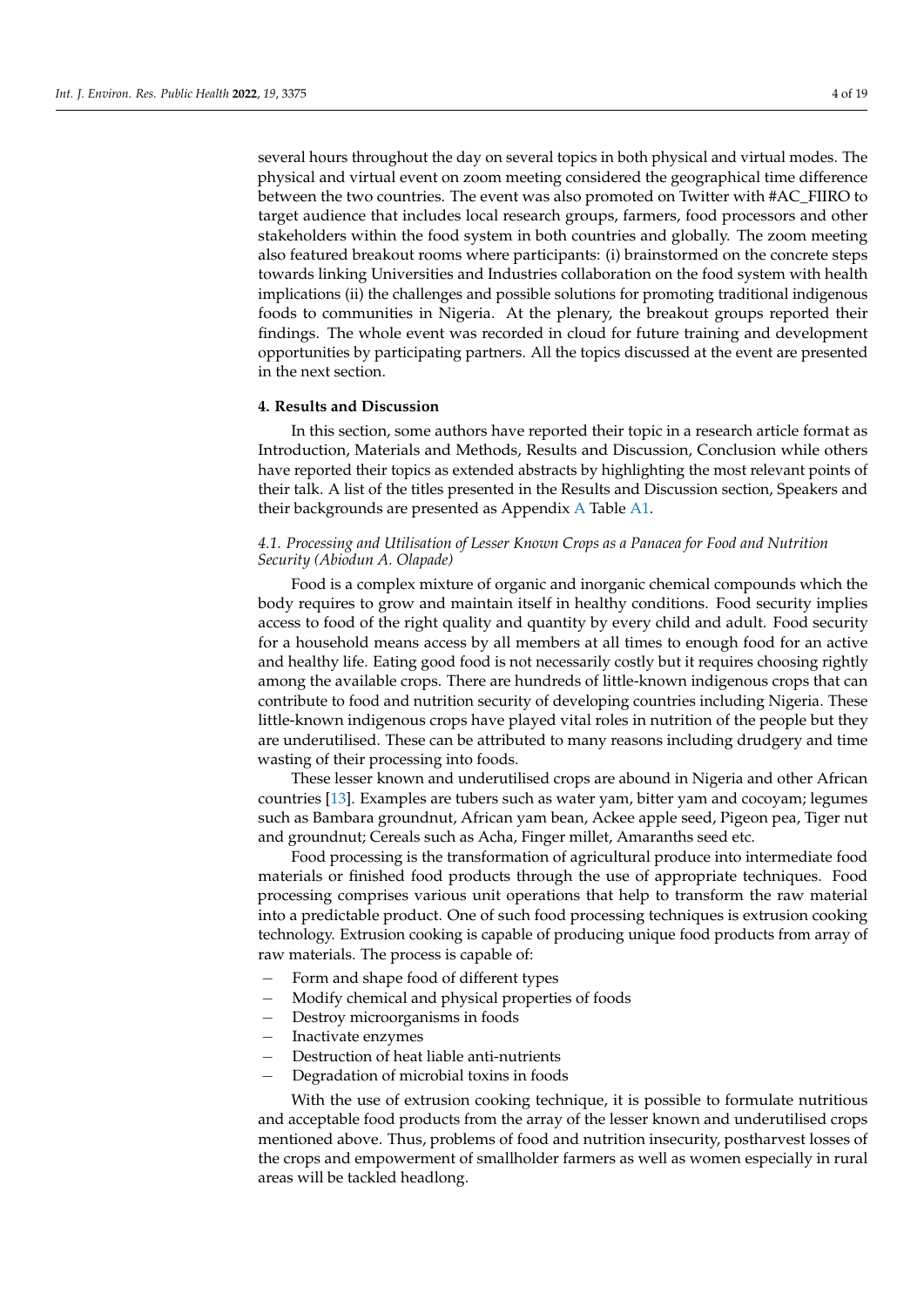#### *4.2. Microbial Food Safety Concerns: Control Measures from HACCP Plans (Frank A. Orji)*

The review paper through Google search, PubMed, and other relevant search engines x-rayed the concept of food safety and the central roles of HACCP in the global control of food contamination and intoxication. Most countries have documented significant increases in the incidence of diseases caused by microorganisms in food over the past few decades. Culture-independent techniques (metagenomics) have helped to change the way to study food microbial ecology, leading to consider microbial populations as consortia. The use of HACCP measures has been suggested as a major instrument for the control of these food borne outbreaks.

#### 4.2.1. Introduction

The contamination of food by microbial agents is a worldwide public health concern. Most countries have documented significant increases in the incidence of diseases caused by microorganisms in food over the past few decades [\[14\]](#page-17-11). Microbial hazards in food include bacteria such as Salmonella, viruses such as Norovirus, parasites such as trematodes as well as prions. Diarrheal diseases are the most common illnesses resulting from the consumption of contaminated food, causing 550 million people to fall ill and leading to 230,000 deaths every year. In addition, diarrheal diseases may cause malnutrition and stunting, adding to the amount of Disability-Adjusted Life Years (DALYs) resulting from the consumption of contaminated food [\[15\]](#page-17-12).

## 4.2.2. Materials and Methods

This is a review paper, where search engines like google, altavista.com, mama.com and Elsevier were used. The key words used in the search were Food infection, contamination, intoxication, HACCP, and metagenomics.

#### 4.2.3. Results and Discussion

A look at emerging and re-emerging food borne microbial pathogens and diseases: Emerging food borne diseases are defined as diseases that are food transmitted, whose incidence in humans has increased in the past two decades. They are characterized by reduced incidence reduced mortality rate in human race due scientific recognition [\[16\]](#page-17-13). Examples of the emerging food borne diseases include but not limited to *E. Coli* [\[17,](#page-17-14)[18\]](#page-17-15). Diarrhea, Salmonellosis, Campylobacteriosis, Cryptosporidiosis, Shigellosis, Yersiniois etc. Re-emerging food borne microbial diseases are food transmitted microbial diseases that re-appear after a significant decline in incidence thereafter a long period of science –based record of decline in incidence [\[16\]](#page-17-13).

#### 4.2.4. Conclusions

Microbial food safety has been a major concern in the globe as a result of re-occurring out breaks of diseases of microbial origin. The laboratory identification of food borne pathogens through surveillance has been laborious and consumes more time until the introduction of metagenomics approach. This culture independent approach (metagenomics) consumes less time and is very effective in detecting microbial pathogens in food samples. The use of hazard analysis critical control points (HACCP) measures has been suggested as a major instrument for the control of these food borne outbreaks.

## *4.3. Food Processing: Implication on Nutrition and Health (Sulaimon B. Kosoko)*

Food processing has been an age long practice that contributes immensely to both food and nutrition security of the populace. Over the years, the objective and purpose of food processing has shifted from improving the safety, nutritional value or extending the shelf life of food alone to increasing the convenience and palatability of food at various homes especially in industrialized high-income countries. However, the increase in the desire for fast, convenient and pre-processed food by consumers has led to the transformation of the food industries; food industries now intensify the grade of their processing by developing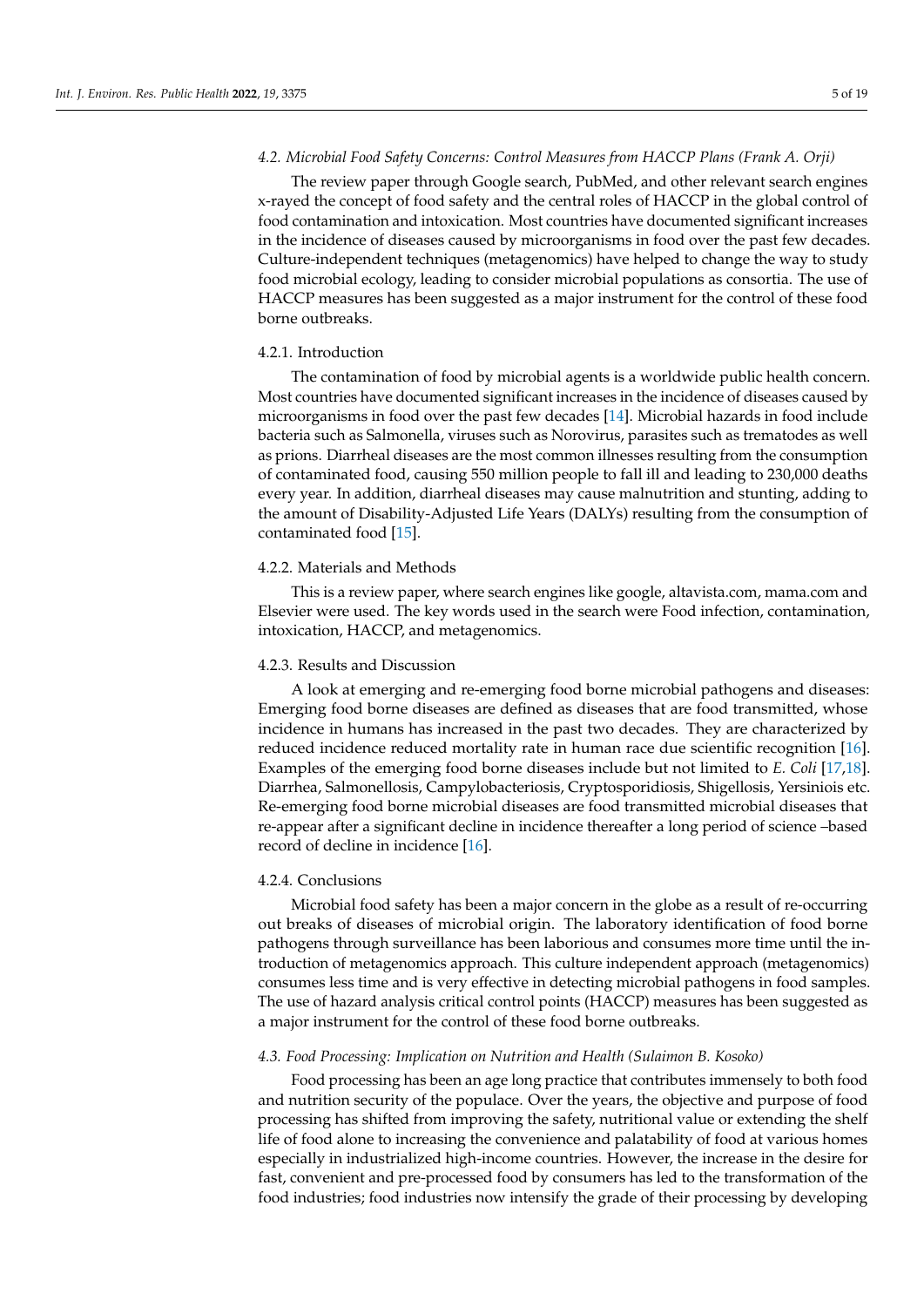the so-called "Ready-To-Heat" or "Ready-To-Eat" food or dishes. Today's high-intensity industrial processed foods often exhibit higher concentrations of added sugar, salt, energy but lower micronutrient density which adversely affect the health of consumers; resulting in diseases like obesity, chronic and degenerative noncommunicable diseases. Nowadays, consumers are more health conscious and perceive food as not only a source of energy but also as necessary tools for maintaining good health. They do not want fully or highly processed food rather preferring minimally processed food; hence challenging food processing industries on finding ways to decrease the risks of food processing induced diet-related noncommunicable diseases while making progress on food and nutrition safety. Also, due to the health awareness of consumers, natural or minimally-processed foods have now occupied an important place in the today's consumer market, and many industries (especially in the developed world) have begun to promote the utilization of physical non-thermal food processing methods (high-pressure processing (HPP), ultra-high voltage (UHV), pulsed electric field (PEF), cold atmospheric plasma (CAP), microwave, ohmic heating (OH), ultrasound etc.) as a more sustainable alternative methods of food processing that would preserved the essential nutrients in commercial food products. Conclusively, the continuous rise, adoption and utilization of non-thermal physical processing technology in food industry would perfect the act of "Nutrition-Sensitive Food Processing" and enable food industries to find the balance between maximizing the nutrient output of food processing systems and production inputs while minimizing costs.

## *4.4. Value Addition to Indigenous Foods for Food and Nutritional Health Security and Job Creation (Oluwatoyin B. Oluwole)*

## 4.4.1. Introduction

Value addition to agricultural produce can be defined as a process in which a high price is realized for the same volume of a primary product by means of processing, upgrading the quality, packaging and other such methods. Agricultural produce such as fruits and vegetables, roots and tubers, cereals and legumes have been reported to be highly perishable with short postharvest life and high moisture content (65–70%) at harvest [\[19\]](#page-17-16) with resultant huge annual post-harvest losses. Nigeria produces at least 2,722,000 metric tonnes of plantain annually [\[20\]](#page-17-17), at least 2 million metric tonnes of onion as reported by [\[21\]](#page-17-18), 850 metric tonnes of mango was produced in Nigeria according to [\[22\]](#page-17-19), 3.46 million tons per year for sweet potato annual production in Nigeria [\[23\]](#page-17-20), 0.1 million tonnes of annual bambara groundnut production as reported by [\[24\]](#page-17-21) but the country is still food and nutritional health insecure with attendant high prices of foods at off season period as well as limited job opportunities for stakeholders. This paper highlights the value addition prospects especially in relation to indigenous selected food crops in Nigeria that are capable of enhancing food and nutrition security, minimize hunger, alleviate poverty in relation to the United Nations Sustainable Development goals by year 2030 and create more job opportunities in Nigeria.

#### 4.4.2. Methodology

Extensive literature review on the selected crops in the area of current value addition practices, the nutritional health benefit potential from each crop and their associated waste materials upon processing were studied. Current job opportunities based on existing postharvest practices for each selected crop was also established.

#### 4.4.3. Results and Discussion

There is an urgent need to standardize the primary processing technologies, storage technologies, packaging of each crop and their intermediate processed forms where applicable with direct connecting links among farmers, processors and consumers as much as possible. The major job opportunities are in the area of on farm processing, packaging and storage, marketing and processing into finished products. Novel product development in the area of utilization of wastes such as plantain peel [\[25\]](#page-17-22), mango peel [\[26\]](#page-17-23) and sweet potato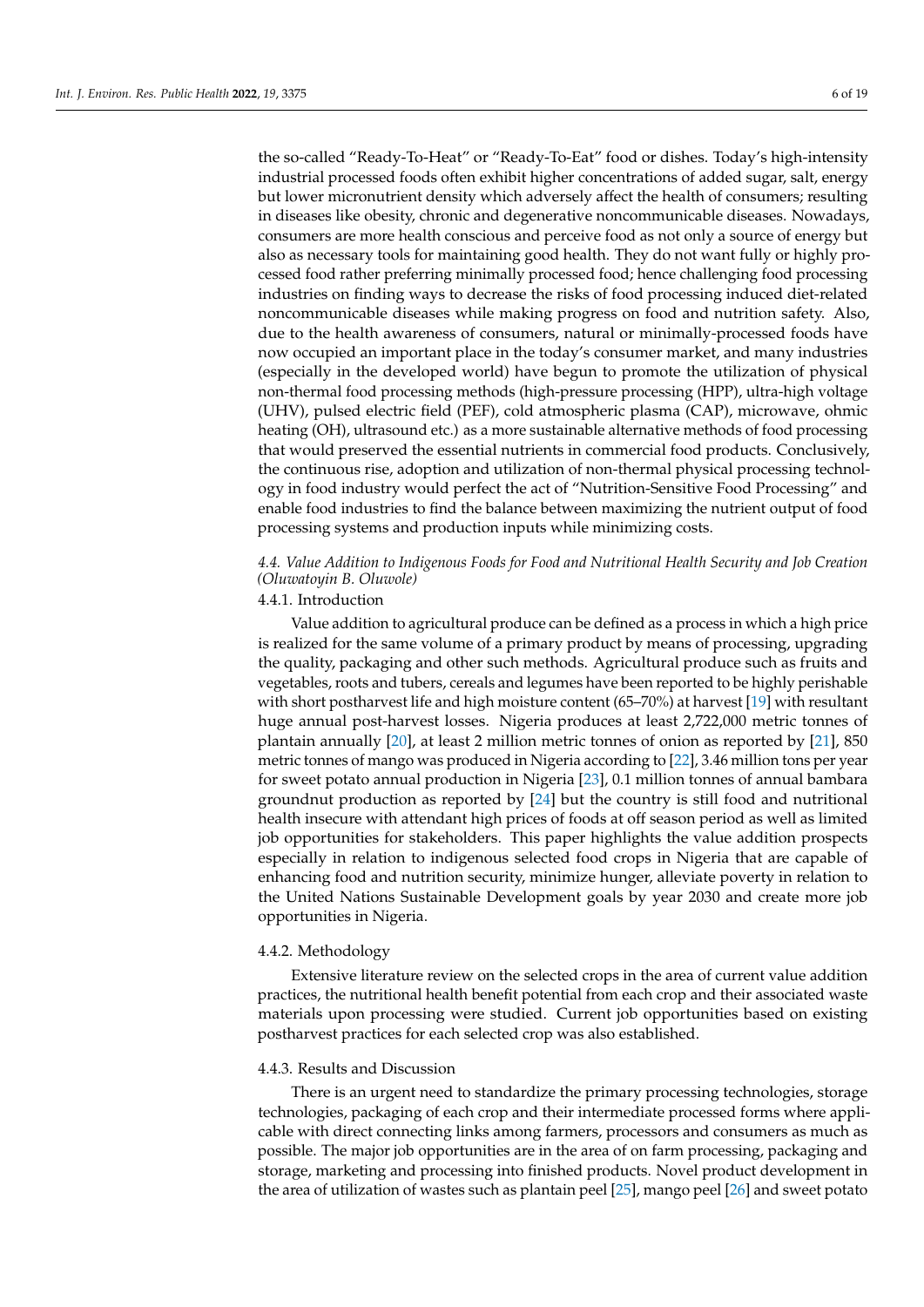leaves [\[27\]](#page-17-24) could also assist in promoting more job opportunities especially in the area of functional and nutraceutical foods due to their high dietary fiber and antioxidant content.

#### 4.4.4. Conclusions

Standardized and sustainable value addition to the selected agricultural produce are packed with micro and macro nutrients and bioactive compounds with established antioxidant activities could promote food and nutrition security, nutritional health and job creation opportunities for the populace.

## *4.5. Phytomedicine in Disease Management: A Case of In-Vivo and In-Silico Analysis (Michael P. Okoh)*

Nature provides rich sources of structurally diverse phytochemicals with medicinal relevance and biological activities. Sodium arsenite has been recognized as a worldwide health concern due to its teratogenicity effects on animals. Natural plants are considered as a possible protective agent against arsenic induced toxicity. We investigated the protective effects of Delonix regia leave extracts on sodium arsenite induced hepatotoxicity in rat. Animals were randomly divided into six groups of five per group. Group A (control) received distilled water for fourteen (14) days. Group B received 2.5 mg/kg body weight Sodium Arsenite, group C received 100 mg/kg of leave extract and 2.5 mg/kg of sodium arsenite, Group D received 400 mg/kg of leave extract and 2.5 mg/kg of sodium arsenite, Group E received 100 mg/kg of leave extract, Group F received 400 mg/kg of leave extract only. On the fourteen day all the animals were sacrificed. Biochemical parameters such as plasma Alanine amino transferase (ALT), Aspartate amino transferase (AST) Alkaline phosphate (ALP) and gamma glutamyl transferase (GGT) total protein (TP) were evaluated. Sodium arsenite in rat triggers significant increase in ALT, AST, ALP, TP, and GGT (*p* < 0.05 level). Upon treatments with Delonix regia leave extract, it decreases the concentration of GGT, AST and ALP compared to the negative control. Group treated with the extract alone showed no adverse effects on the liver parameters. Results from this study suggest that, the administration of Delonix regia leave extract confer some protective effects on the liver [\[28\]](#page-17-25).

Similarly, more recently using phyto-compound, we try to understand the complex life cycle of mosquito malaria transmission and their involvement in cerebral malaria via synaptic binding. To this effect, we carried out a simulation using molecular dynamics, binding free energy estimations and relate this with phytochemical properties of the plant (Neem), and compared it with the binding affinity of Artesunate and Azadirachitin to Gephyrin E. We, were able to show that the bioactive components of the Neem plant properly harnessed, may be very effective for the management of malaria disease phenotype [\[29\]](#page-17-26).

Keywords: Malaria, Molecular dynamics, Gepherin, Hepatotoxicity; Delonix regia; Leaf extract; Phytomedicine.

#### *4.6. Nigerian Indigenous Lipid Foods and Cardiovascular Health (Adeola Olukosi)*

In this presentation on cardiovascular diseases (CVD), the basic facts on fat as a high energy yielding reservoir that accounts for 35–45 % of caloric intake was highlighted-1 gm of fat being equivalent to 9 Kcal. The daily requirement of fat is not known with certainty, infant diet is slightly over 50% of total energy intake. Fats are a vehicle for fat soluble vitamin (A, D, E and K), precursors for essential fatty acids such as linoleic acids. They are also necessary for the synthesis of cholesterol, prostaglandins, testosterone and other lipid-containing hormones and compounds. There are lots of conflicting information in the literature as to the acceptable or desirable components of health and unhealthy components of fats and oils and their attending implications. The weight of these evidences in arriving at a resolution concerning what ought to be acceptable needs to be well defined by standards that are peculiar to Nigeria. Dyslipidemia is a well-documented risk factor for cardiovascular disease. The glycemic indexes of foods and those with high glycemic load have been considered unhealthy such as amala, gari, ripe plantain, alcoholic drinks, soft drinks, white bread, doughnut, pancakes, pizza, white short grain rice, millet, tuwo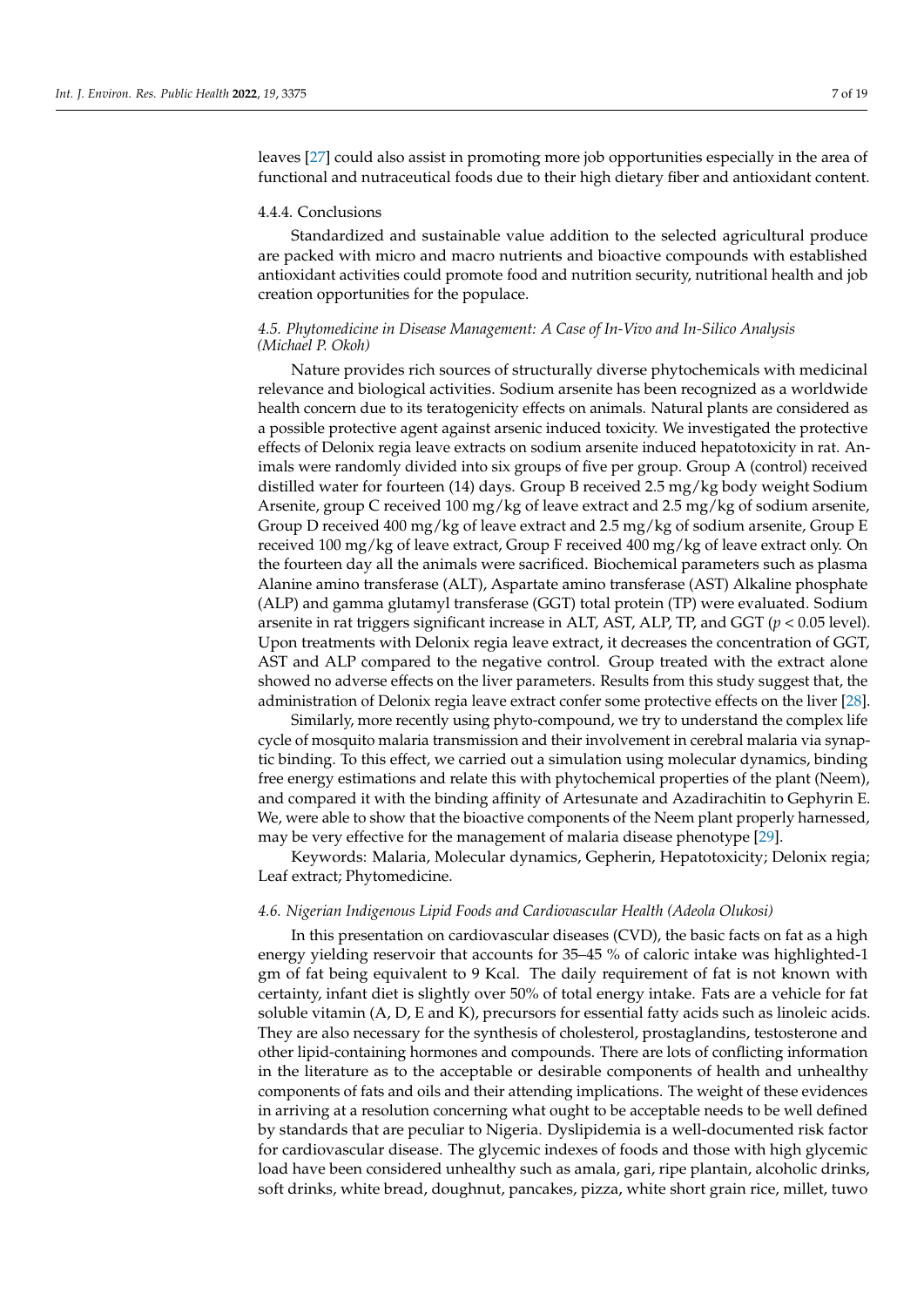sikafa and masara. Over 80% of the global burden of CVD occur in low- and middleincome countries. Cardiovascular diseases accounts for nearly half (48%) of deaths due to non-communicable diseases (NCD). In Nigeria, NCDs account for about a quarter of all deaths annually while CVDs are responsible for 7%; being the highest cause of deaths due to NCDs [\[30,](#page-18-0)[31\]](#page-18-1). Coronary heart disease deaths in Nigeria reached 53,836 or 2.82% of total deaths, and are responsible for the greatest proportion of the total mortality from non-communicable diseases [\[32\]](#page-18-2).

Nigeria as a multicultural society with different traditional soups that are indigenous to the different ethnic and cultural society. Most Nigerian soups have meat, fish, palm oil, little or no vegetables, crayfish, seasonings and water as their constituents.

A typical Nigerian meal is heavy with starchy items (cassava flour, rice, cocoyam, potatoes, yam or plantain), very small amount of protein and generous on fat such as palm oil or other vegetable oil in soups with or without vegetables Miyan-kuka with semovita (415.9 mg per 100 g) contain high amounts of free fatty acid and cholesterol. Other examples are: Stewed beans with fried plantain had the high total lipid (86.5 g per 100 g) content, yam with fried eggs has a high triacylglycerol (122.5 mg per 100 g) contents, local snacks (akara) have higher amounts of cholesterol, Ofada stew is high also in cholesterol and triglyceride, Ogbono soup without vegetables high in cholesterol and triglyceride, plain egusi stew more detrimental than those mixed with vegetables, Jollof rice [\[33,](#page-18-3)[34\]](#page-18-4).

In addition, many brands of vegetable and animal oils are manufactured and or marketed in Nigeria without appropriate labelling of their constituents and origin (plant or animal source). Raw red palm oil is a rich source of phytonutrients, carotenoids, tocopherols, tocotrienols, sterol, phospholipids and polyphenols. Palm oil also contains 40% oleic acid which is monounsaturated and a major constituent of olive oil. The Nigerian Heart Foundation recommends: DASH (Dietary Action to Stop Hypertension) diet that are rich in vegetables, fruits and wholegrains and foods low in oils and fats are recommended. Healthy protein sources (especially fish and seafood), legumes (such as beans and lentils), nuts and seeds. Smaller amounts of eggs and lean poultry, lean red meat limited to 1–3 times a week can also be included in a heart healthy diet [\[35\]](#page-18-5).

There is a gap of scientific knowledge that needs to be filled on lipids and cardiovascular health in the Nigerian population. The consensus on all the points arrived at by a summit on cardiovascular health in the Nigerian population summarised most of the pertinent issues [\[35\]](#page-18-5). The high amounts of total lipid are associated with higher social economic factors in the privileged but not necessarily traditional Nigerian dishes and is responsible with severe health implications and high incidences of diet-related chronic diseases.

Ultimately, awareness creation is important and the Federal Government of Nigeria needs to continue to play a coordinating role in convening stakeholders meeting consisting of philanthropic foundations, nongovernmental organizations, research institutions, private companies, industries and international institutions to address NCDs periodically. This will help to develop a strategic and sustainable plan for collective actions on NCDs in Nigeria.

## *4.7. Innovation and Technology Options for Micro and Small-Scale Investment: Preference for Food Entrepreneurship (Oyedele M. Oyeku)*

## 4.7.1. Abstract

The advent of COVID-19 has changed the way we do things including working from home and digitalization of business, meeting and so on. Today, we are deploying innovation to every aspect of human endeavor. At FIIRO, we are developing innovative programmes to ensure that workers working from home are working effectively. One of such innovative programmes is the Neighborhood Technology Extension Services Program where staffs are required to identify organizations in and around the area they are living to make presentations on innovations/technologies available at FIIRO for micro and small scale enterprises development. The power point presentation designed for this purpose consists of 100 innovations/technologies developed at FIIRO which are low hanging fruits for micro and small enterprises (MSEs) development. Forty of these inno-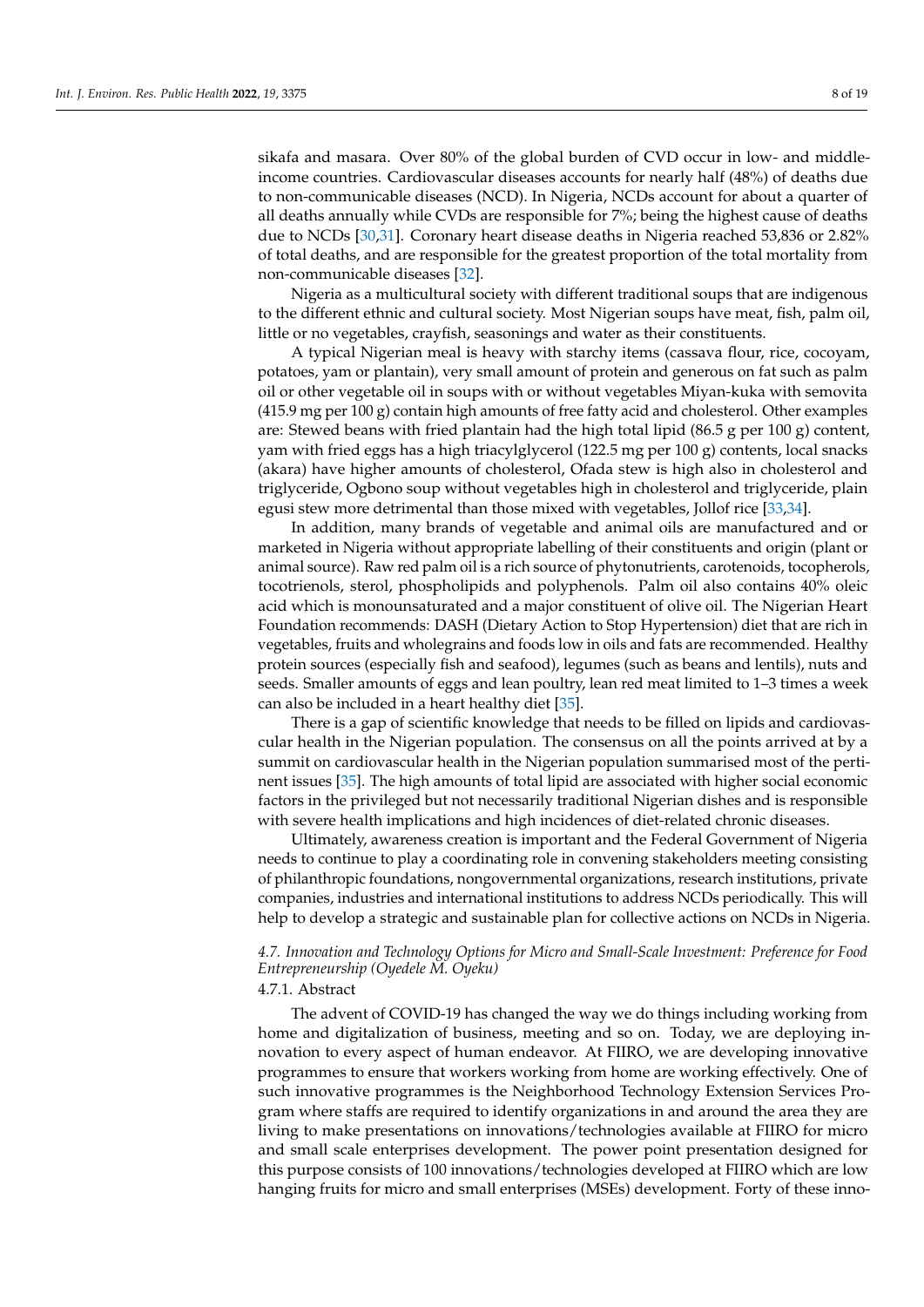vations/technologies are food-based while 60 are non-food innovations/technologies. At the end of each presentation, questionnaires were administered to participants to indicate their preference for innovations/technologies for entrepreneurship. Questionnaires administration and retrieval took place between March, 2021 and October, 2021 in thirty locations. Out of 2205 administered questionnaires, 1860 were retrieved and analyzed. The result indicated that 67.8% of the total respondents have preference for food-based innovations/technologies for the purpose of investment while 32.2% have preference for non-food innovations/technologies. Gender played significant role amongst respondents having preference for food-based innovations/technologies with 61.2% females having preference for food-based innovations/technologies compared to 38.8% for males.

Keywords: Innovations, Technologies, Food Entrepreneurship, Micro and Medium Enterprises.

#### 4.7.2. Introduction

The advent of COVID-19 and its declaration as pandemic by the World Health Organization (WHO) has affected all areas of human endeavors including economy, policies, social behavior and mentalities of citizens [\[36–](#page-18-6)[39\]](#page-18-7).

The Presidential Task Force on COVID-19 was set up in Nigeria with the objective to mitigate the impacts of COVID-19 on all aspects of human endeavors. As a response to curtain the spread of the virus, the Task force directed that workers especially those on Grade Level 13 and below should work from home beginning from December, 2020 but a new circular was recently issued by the Head of Service of the Federation that all categories of government workers should resume duty effective from Wednesday, 1st December, 2021. The Institute developed the Neighborhood Technology Extension Services Program to keep staff working effectively from home by identifying some organizations in and around their neighborhoods to make presentations on FIIRO's developed innovations/technologies that are available as low hanging fruits for investment opportunities towards micro and small enterprises development with the objective to increase the adoption rate of the Institute's technologies, promote entrepreneurship as well as enhance socio-economic development of Nigeria.

This paper presents the results of the analysis of the "Questionnaire on Technology of Interest" which was administered to participants during each of the presentations and its implications for food entrepreneurship development in Nigeria.

#### 4.7.3. Methodology

The Neighborhood Technology Extension Services Program works on the assumption that staffs are well familiar with the neighborhood where they reside and they can identify relevant organizations within their neighborhoods to make presentations on "Innovations/Technologies Available at FIIRO as Investment Opportunities for Micro and Small Enterprises Development". A power point presentation consisting of 100 innovations/technologies (40 food-based and 60 non food-based innovations/technologies) was designed for this purpose. Data collection was done using questionnaires administered between the month of March and October, 2021. Section A of the questionnaire captured the biodata of the respondents while Section B captured the technology interest of the respondents. The retrieved questionnaires were analyzed using simple percentage method.

## 4.7.4. Results and Discussion

Male (64.8%) dominated the gender that attended the various presentations in the 30 locations under study while large percentages of students (20.1%), public servants (27.4%) and business owners or people working in private sector (40.3%) participated probably as a result of trying to find every possible means to mitigate the negative effects of the pandemic. Also, about 59% of the attendees have tertiary educational qualifications which could imply that they really know what they wanted and would like to pursue their entrepreneurship dream being the major goal of the presentations. A total of 67.8%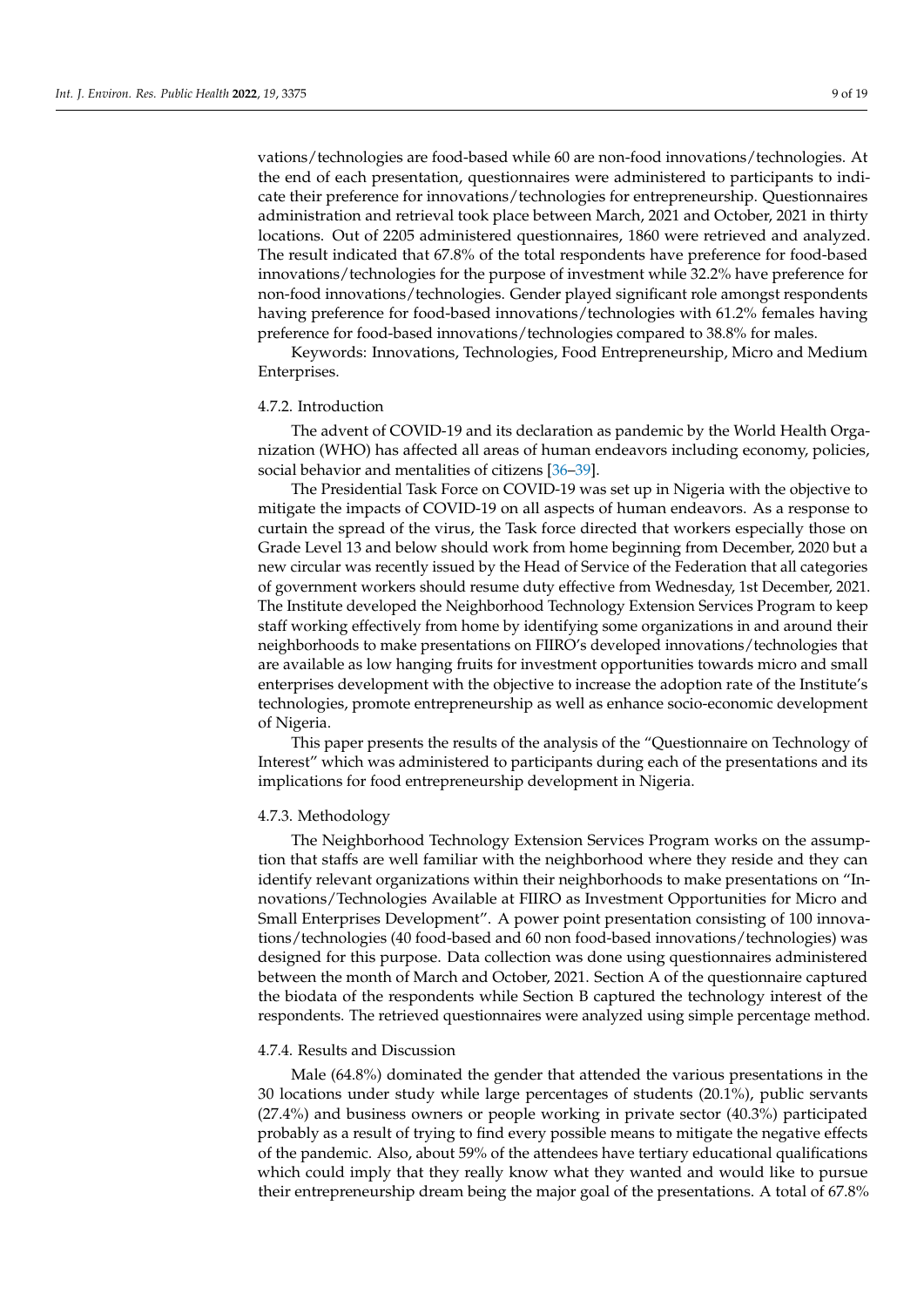of the total respondents indicated preference for enterprise development around foodbased innovations/technologies. This observation or trend could be linked to increasing development of food entrepreneurship most especially at this period of pandemic. Food business appears to be the business of the pandemic era; everyone must eat even when you are working from home. Food appears to have no alternative. It was also observed that out of the respondents that indicated preference for food-based innovations/technologies, 61.2% of them are females.

#### 4.7.5. Conclusions

The study concludes that there is an increasing preference for investment in food entrepreneurship especially at this pandemic period. It also concludes that more females than males are interested in food entrepreneurship. There is a need therefore, to develop appropriate curriculum for food entrepreneurship to impact the necessary skills on would be food entrepreneurs.

## *4.8. Health Promoting Products from Non-Wood Forest Products. Opportunities for Growth in the Nordic Bio-Economy (Leena Favén)*

Leena Favén gave a short introduction on the current status of Finnish bio-economy. The Ministry of Labour and Economy estimated the total turnover of natural products sector in 2019 was 500 million euros while the Natural Resources Institute (Luke) estimated value addition from bioeconomy to be 26 billion euros in 2020. The forecast for the global demand for health promoting products from non-wood forest products (NWFP) such as essential oils, nutraceuticals and antioxidants is estimated to be over 350 billion US dollars in 2021 [\[40\]](#page-18-8). In Finland, bio-based raw materials such as cultivated and wild plants as well as forest and side streams from the food industry have not been utilized to their full extent and there is a great opportunity to refine high value-added health promoting products that can be utilized as functional food, food supplements, cosmetics and pharmaceutical products from these high quality Arctic raw materials that are grown in clean environment.

Leena Favén also introduced the White paper by The European Forest Institute and the Food and Agriculture Organization of the United Nations [\[41\]](#page-18-9) "Non-wood forest products for people, nature and the green economy. Recommendations for policy priorities in Europe". According to the White paper, the market value of non-wood forest products (NWFP) in Europe: is 23 billion euros annually. Current risks and threats regarding the development of NWFP sector are e.g., climate and land use changes, uncontrolled harvesting, illegal trade and competition with fossil based or non-renewable alternatives. The following recommendations are given in the White paper in order to enhance sustainable utilization of NWFP raw materials: secure conservation and sustainable supply of non-wood forest products, build competitive and sustainable value chains and improve transparency.

The extraction and characterization of valuable compounds from bio-based raw materials is one of the research and development interests at the Chemistry & Bioeconomy team of Centria University of Applied Sciences which enhance the development of industrial refining of high value added bio-based products. Concentrations of polyphenols and antioxidant capacities have been analysed in order to characterize potential health promoting properties and premium quality of various bio-based raw materials of Nordic berries, leaves and herbs.

Looking ahead beyond the conference, some project ideas that were presented for future learning and collaboration opportunities include the following:

- climate change challenges and how to meet global challenges on the availability of sustainable plant-based raw materials in order to provide food for growing and ageing population
- − conduct comparative studies on plant-based health promoting ingredients that are utilized in different parts of the world and countries e.g., Nigeria and Finland
- how to work towards the harmonization of global standardization of methods that will ensure quality and authenticity.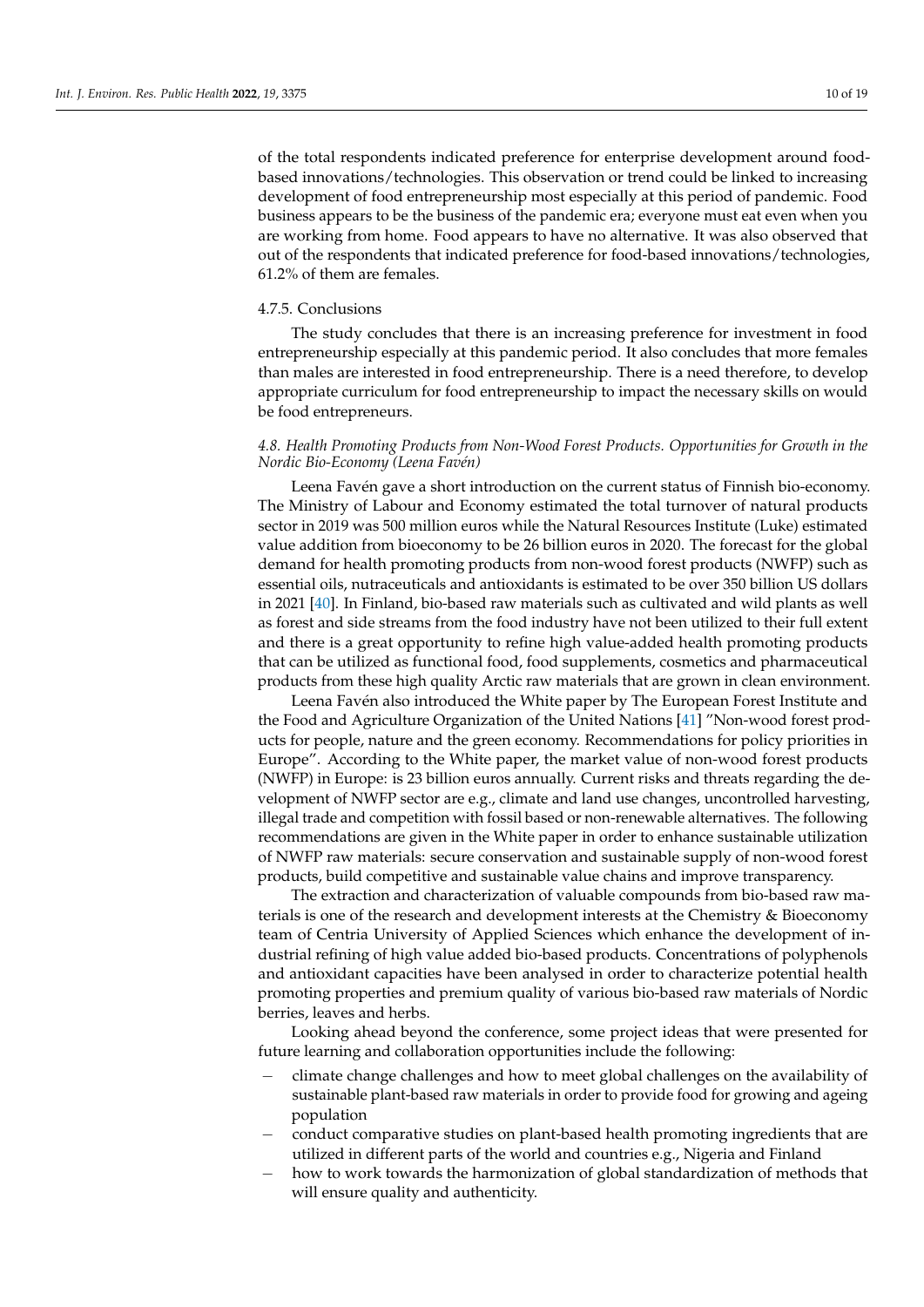#### *4.9. Adopting Circular Solutions for Small Breweries (Egidija Rainosalo, Mikko Junttila)*

Many cultures across the globe brew alcohol-containing drinks from the past to date. It will be important to ensure that less waste is generated during the brewing process. Therefore, circular solution that has a potential for Finnish breweries might also be well executed in other countries.

The main ingredients in brewing as inputs are malt, water, hops and yeast. Additionally, breweries are both energy and water-intensive industries [\[42\]](#page-18-10). A cleaner production is continuously advocated in order to reduce consumption and emissions from production process, products and services during production in the brewery industry. Energy is needed for heating and boiling liquids, cooling requires a substantial amount of cooling water. Since it is only the liquid product is of interest, the main by-products of the process are brewers spent grain (BSG), spent hops/trub and spent yeast. BSG is the major by-product, representing around 85% of the total by-products generated. 100 hl of beer would produce 2 tons of wet spent grain which usually contains 10–20 % of dry matter. In addition, the fermentation process produces CO2 which in most cases is emitted into the air.

The authors considered the current status on the use of these by-products, challenges and future outlook. In Finland, the number of small breweries is on the rise, small breweries can improve their economy and still have a positive environmental impact by implementing the principles of the circular economy. The main challenges are associated with setting up a value chain which is economically feasible and how to find high-value products. Many Finnish breweries are located in rural remote areas and they have small outputs, i.e., producing less than 1000 hl of beer per year. The most important passion for entrepreneurs engaged in these breweries is quality and taste, less emphasis are put on the efficiency of the brewing process and advanced handling of side and waste streams. In order to meet the challenges and ensure circularity, value chain organisers and orchestrators or match-makers are needed to assist entrepreneurs in finding stakeholders in the ecosystem for upgrading the by-product to higher-value products.

Finnish beer is normally produced from barley. Barley crop is rich in proteins and dry BSG contains about 15–30% of crude protein. This fact is well recognised by farmers and if cattle farms are close to breweries, the by-product is picked up by them and they can be used as feed for animals. Such collection practices aid a potential reduction of biowaste handling costs, such as transportation and gate fee of biowaste acceptor. Other minor routes for BSG include biogas production, fertilizer and composting. Spent yeast from breweries can be sold as source of proteins and B-vitamins.

Therefore, higher value products that can overpower pre-treatment and transport costs would inspire entrepreneurs to create value chain for better utilisation of this by-product. Collaboration will help to scale up the by-products from small breweries and reduce costs associated with remote locations.

Centria University of Applied Sciences is assisting the brewing industry in the estimation of the technological routes and identification of potential partners for collaboration in BSG, as well as other by-products, utilisation. The available technology includes:

- − preservation of BSG since it is highly susceptible to microbial growth and spoilage,
- − chemical and enzyme-assisted separation of proteins from BSG,
- the identification of other by-product sources to increase the scale of the technologies that are being developed.

We expect that the work will help to inspire industries in creating novel circular economy, inspire business cases and improve the resource efficiency of bio-based materials. The work is financed by European Union's Interreg NPA Programme as part of SYMBIOMA project.

## *4.10. Towards Evolutionary Conserved Biological Nanofunctional Superfood and Therapeutics (Seppo Vainio)*

Nature provides the fundamental foundation of our lives by nourishing us. We also obtain wealth from raw materials, build our living conditions and many other societal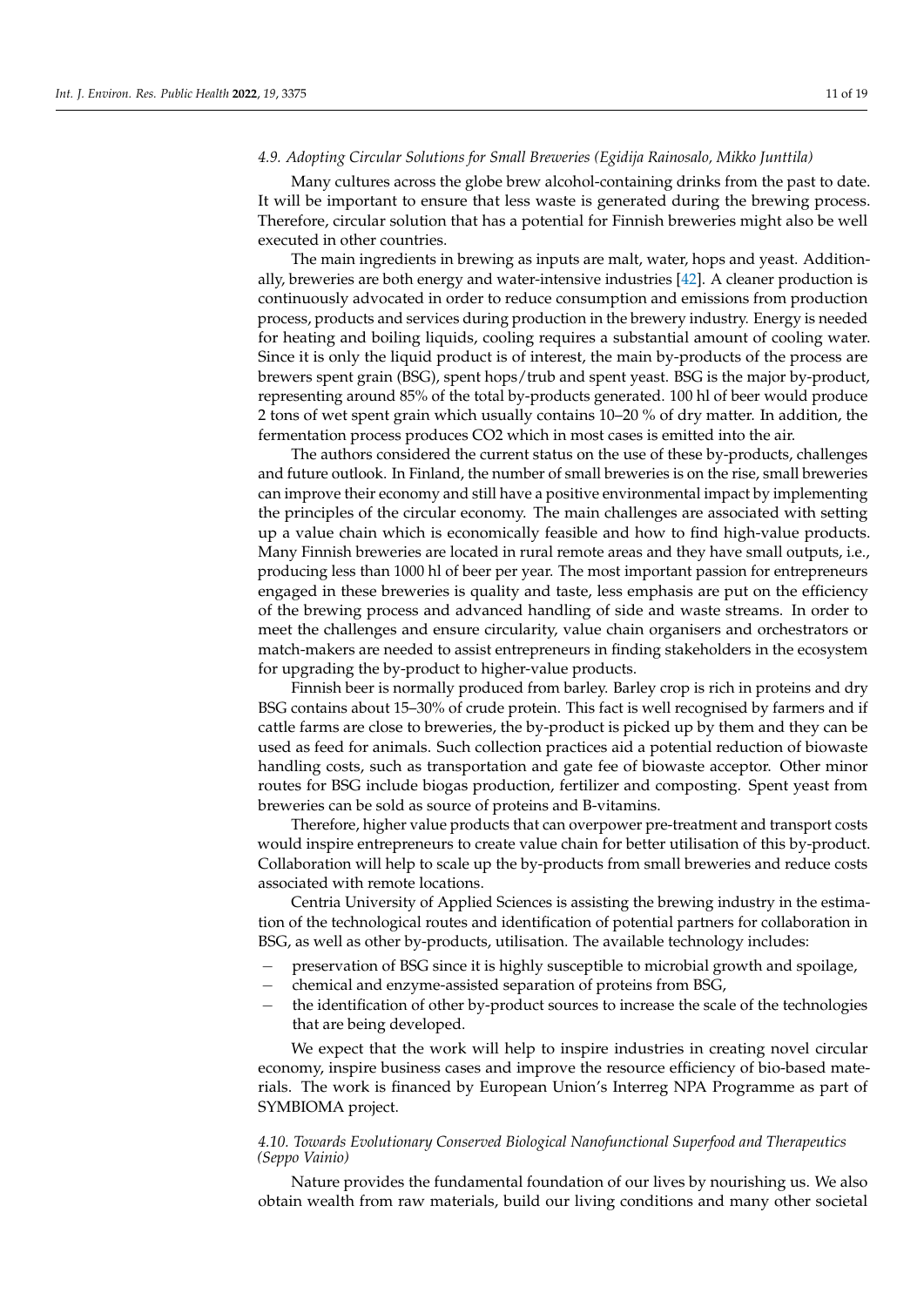aspects of our lives. During development of human culture one essential element has been to learn to produce food products in larger quantities. Much of the development of the food production and processing technologies have been developed to increase production yields, longer transport and storage duration. In view of this, food products have been only seen from the point of view of calories, vitamins, fibers, proteins, sugars and lipids that are obtained from the food we eat. However, science has identified that nature including the food we eat, and the microbiome of our gut are organized also at the nano- and microlevel. What this means is that most of not all of the live cells secrete small, that is nano- and micro size extracellular vesicles (EVs).

The EVs provide a new biological information transfer system in nature since EVs carry a wealth of analytes, including many RNA, DNA, protein, lipid, sugar and metabolite species. The EV information transfer system seems universal and they are thus present in the food products. The EVs will have an impact on the way we prepare food. Given this and our current knowledge, I speculate that many of the current food products prepared and sold do not respect the delicate nano biological EV elements. Thus, I speculate that diseases, especially those of the bowel/intestine ones may be promoted by the mass production technologies of foods that destroy/deregulate the nano- and microstructure EVs. We can test the hypothesis with our sophisticated nano- and micro biochemical and cell biology technologies. We are able to purify the EVs, identify in part their content molecular and test their biological cargo capacities in cultured cell, organoids and in the defined preclinical in vivo models. My team at the University of Oulu master these approaches for the EV studies. The discovery of the secreted nano- and micro vesicle EVs, or exosomes is still a rather new field [\[43\]](#page-18-11). Based on what we know of them they have opened up a wealth of existing research but also application opportunities. There are several companies that offer services and reagents for the EV field. The expectations for the nanobiology and nanomedicine field is illustrated well by the 1 billion  $\epsilon$  Roche company medical investments to milk EVs only exposed orally to the body to transfer drugs to human cells across the gut [\[44\]](#page-18-12).

## *4.11. Transforming the Food System through Digital Solutions: Perspectives from Finland (Dele Raheem)*

The food system is a digital lagger when compared to other systems such as the health sector. However, many start-ups are coming up to fill this gap in the food sector. It has been estimated that the industrial food system requires 10–15 energy calories to produce one calorie of food, accounting for 22% of greenhouse gas (GHG) emissions [\[45\]](#page-18-13). The food system is responsible for one-third global anthropogenic GHG emissions and the food sector will need specific sectorial energy efficiency and decarbonisation policies towards mitigation [\[46\]](#page-18-14). The recent 2021 UN Food System Summit Scientific Group recognized that 'Food' is central to People, Planet and the sustainable development goals (SDGs). In order to reach this goal, an improvement in the performance of our food system will be very crucial to reaching the Sustainable Development Goals. How we process, consume and dispose food waste and packages need to be more responsible and sustainable. Currently, the green economy requires the manufacturing industry to gradually transition from the era of mass production into the era of smart production, where physical production is merging with the opportunities created by digitalisation into cyber-physical systems. For example, from the Finnish Lapland perspective, the concept of smart specialisation is designed to ensure that the Arctic natural environment is turned into an opportunity in the form of natural-resource utilisation, from which new and innovative business areas and networks are emerging alongside and within the traditional industries [\[47\]](#page-18-15). Digital solutions within the food system can help to minimize environmental impacts and ultimately improve sustainability. In meeting the demand of local consumers, distributed and localized manufacturing will help to reduce food miles and promote food sovereignty in local food systems. The adoption of digitalisation at different stages of the food value chain will open up market accessibility for locally produced food products in local communities. Digital solutions will have major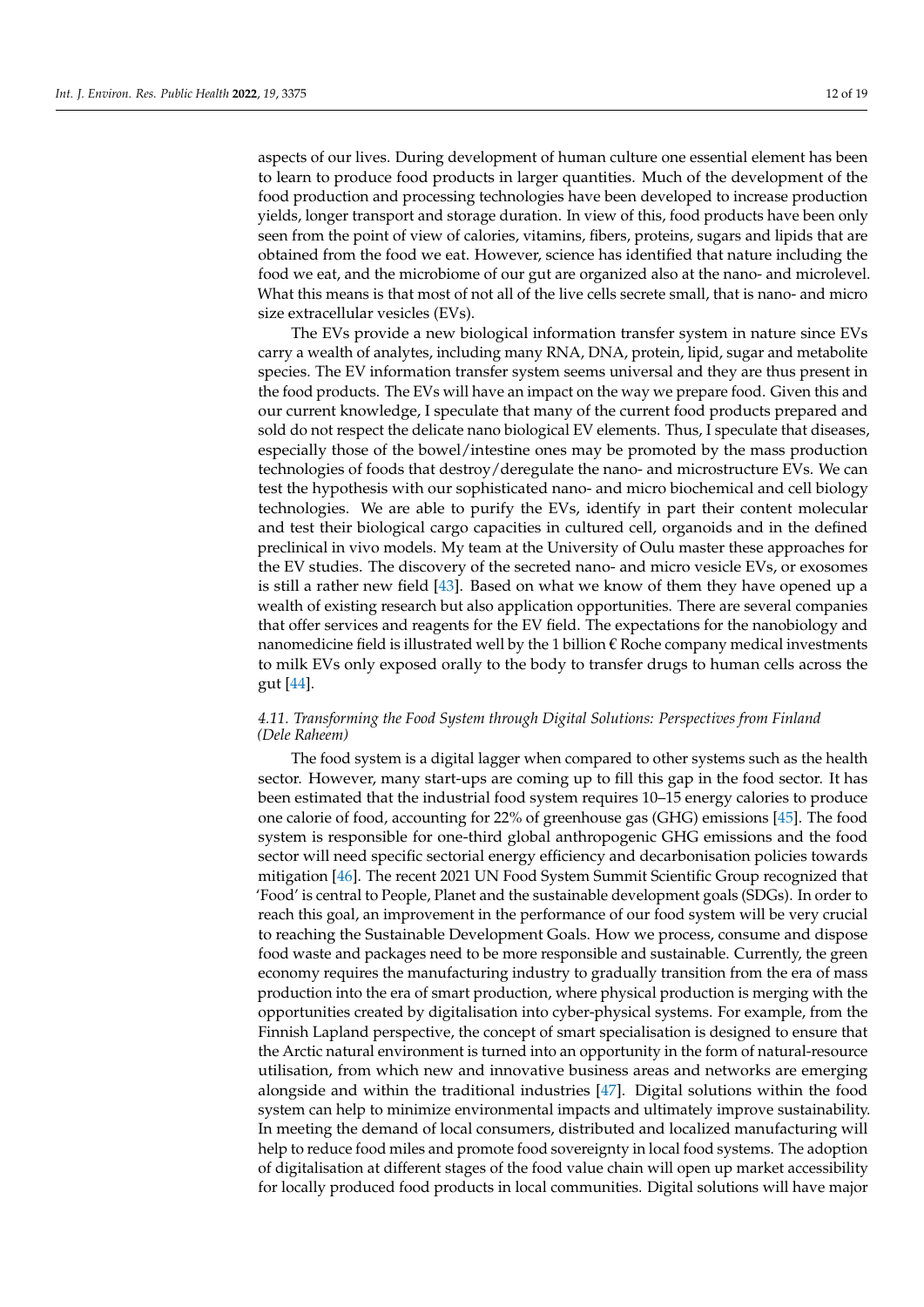impacts on the local food system as it creates better opportunities to innovate and promote local foods with high quality before they end up in the market, this will also demand constant supply and availability of these foods. Availability will be best guaranteed with support to growers, processors and other stakeholders that are involved in the food value chain. The presentation also focused on some of the innovative aspects from the project on 'Digital architecture as a roadmap for local food business operators in Finnish Lapland'.

Food Economy 4.0 as an ecosystem connects both traditional and emerging actors with end users in new ways. In Finland, the know-how of biomaterials, modular processes, robotics and digital technologies will create new international business opportunities, but they can also improve the competitiveness of domestic food [\[48\]](#page-18-16). When data are collated on what is happening at each stage of processing, it will provide useful information that will help artisan food producers at local levels. With accurate data to inform, the value chain of local products will create opportunities that can improve on these processes at different stages. It will also be easier to share best practices and monitor food safety. The incorporation of big data with the latest technology will help to drive, map and integrate data from across the whole food supply chain, e.g. from weather and remote sensing in agriculture, to tracing the origin of raw ingredients, the nutritional quality of foods, tracking how food has been produced or handled. These innovative breakthroughs are making their ways to the future food system with smart labels on food packages that can be scanned to reveal a host of information about a food product, that allow consumers to differentiate between products based on health and sustainability parameters [\[49\]](#page-18-17).

## **5. Implications and Future Perspectives from the Collaboration on Development**

Some future perspectives on the above topics are summarized as follows:

- 4.1: The important role of lesser known crops to support food and nutrition security, will help smallholder farmers to ensure biodiversity and cultivate more of such crops in the future.
- 4.2: HACCP is important to ensure food safety especially when cottage industries are considered. The means of ensuring these points are strictly adhered to can be enhanced digitally.
- 4.3: The need to pay particular attention to the extent of processing and its effects on essential nutrients, natural foods with less preservatives and chemical additives.
- 4.4: The revival of indigenous foods that are acceptable culturally when developed will be useful, need to improve the quality standards, ensure safety. A wide range of the suggested crops and their nutritional benefits can be better highlighted with innovative research. Agro-processing at small scale with affordable and appropriate technology with government policy that supports such initiatives.
- 4.5: The advancement of medicinal plants as therapeutic drugs from the laboratory to market need more research support.
- 4.6: 'Food as medicine', will require the need for better nutrition education across the Nigerian populace that will help to prevent cardiovascular diseases.
- 4.7: The opportunity to adopt latest tech. and innovation to support food entrepreneur amongst the teeming young Nigerian population.
- 4.8: Efficient drying technology techniques will be useful to limit damage to freshly harvested crops and natural plants with health-giving properties.
- 4.9: Small, artisan micro-breweries will help to reduce food miles, ensure circularity and help with climate mitigation.
- 4.10: Future research that involve exosomes in cells can be therapeutic especially when functional foods are considered.
- 4.11: Digital tools can serve as essential tools within the food system for efficiency, labelling to communicate with consumers,

Overall, the innovative ideas presented at the event with support from policy makers will help to advance development. As recently observed, that countries that align their policies on open innovation, with environments dedicated to research and development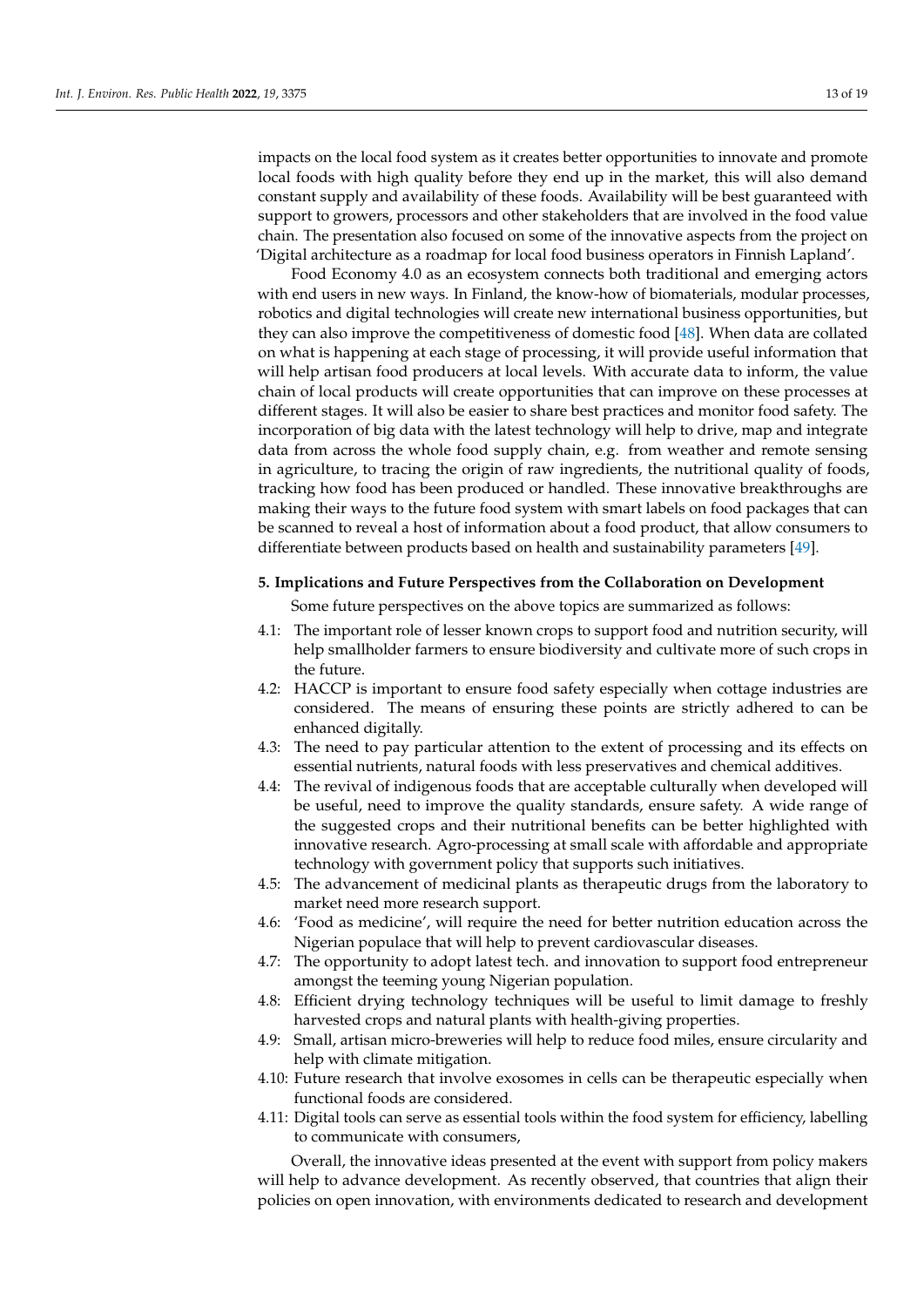stand out more than others [\[50\]](#page-18-18). The break out and plenary sessions devoted time to the role of the students' industrial work experience scheme (SIWES) at tertiary institution in Nigeria as a development that need to be improved upon such that students can have the opportunity to investigate traditional and indigenous food crops.

It was also highlighted that the possibility of forming cooperatives along the food value chains where there is competitive advantage at regional level will be worthwhile investigating. The opportunity can be extended to the West African region, e.g., Nigeria and Ghana can prioritize a food crop to jointly develop and increase the supply base and its processing in their different communities. The packaging and quality standards can be well harmonized with inputs from Finland.

There is a need to cultivate more indigenous food crops and to diversify into new products by using processing and preservation techniques such as (extrusion technology described in 4.1) to ensure that more people have access to good quality, nutritious foods. It is therefore essential that agro-allied industries in Nigeria receive encouragement to improve the application of technology for processing raw food crops, increasing their shelf life, improving nutritional vaues and packaging, and maintaining high quality standards [\[51\]](#page-18-19).

It is worthwhile mentioning the positive example of Nigerian Zobo drink from Hibiscus sabdariffa L. This drink has been widely used traditionally as a food, in herbal drinks, in hot and cold beverages, as a flavouring agent in the food industry and as a herbal medicine in local medicines in many countries. In India, Africa and Mexico, infusions of the leaves or calyces are traditionally used for their diuretic, cholerectic, febrifugal and hypotensive effects. There are research papers that confirm that it has the ability to decrease the viscosity of the blood and stimulates intestinal peristalsis [\[52\]](#page-18-20). It is also recommended as a hypotensive in Senegal [\[53\]](#page-18-21). In India, a decoction from the seeds is used to relieve pain in urination and indigestion. In Brazil, the roots are believed to have stomachic and emollient properties. In Chinese folk medicine, it is used to treat liver disorders and high blood pressure [\[53\]](#page-18-21). In Egypt, preparations from the calyces have been used to treat cardiac and nerve diseases and to increase the production of urine i.e., diuresis. In Egypt and Sudan, an infusion of "Karkade" calyces is also used to help lower body temperature [\[54\]](#page-18-22). In Guatemala, it is used for treating drunkenness [\[53\]](#page-18-21). In North Africa, calyces preparations are used to treat sore throats and coughs, as well as genital problems, while the emollient leaf pulp is used for treating external wounds and abscesses [\[55\]](#page-18-23).

The planetary boundary framework as described by Steffen and co-workers contributes to this paradigm by providing a science-based analysis of the risk that human perturbations will destabilize the Earth System at the planetary scale [\[56\]](#page-18-24). By addressing sustainability issues in the management of global resources and co-creating knowledge in the theme of this conference can help to shape development in our changing planet. The One Health framework described under Section [2](#page-2-0) "Theoretical considerations" can be further promoted as a multi-dimensional matrix that can provides users with a tool to research, analyze, and address complex health threats in a concise, systematic, and comprehensive way. In this context, digital tools have an important role as we can think beyond traditional boundaries. Digital solutions such as precision agriculture will act as drivers of agricultural growth and transformation while also helping to raise the demand for innovations. When digitalisation is supported with the right policies at governmental level, food sovereignty will help be strengthened. One of the most important solutions is using information and communication technology (ICT) to transform the food system in the Global South as in Nigeria. ICT will help to improve agricultural technologies, increase food production, markets, banking, and financial services that are related to the food system. Training of the youth as 'agripreneurs' will equip them with skills and the use of ICT improves their creativity towards problem-solving for the betterment of the agri-food value chains [\[57\]](#page-18-25).

However, there are challenges that may be obstacles in achieving progress in this partnership. First, socio-cultural barriers that are related to food options. This was rightly captured in the work of Macdiarmid and colleagues, they asserted that while diets have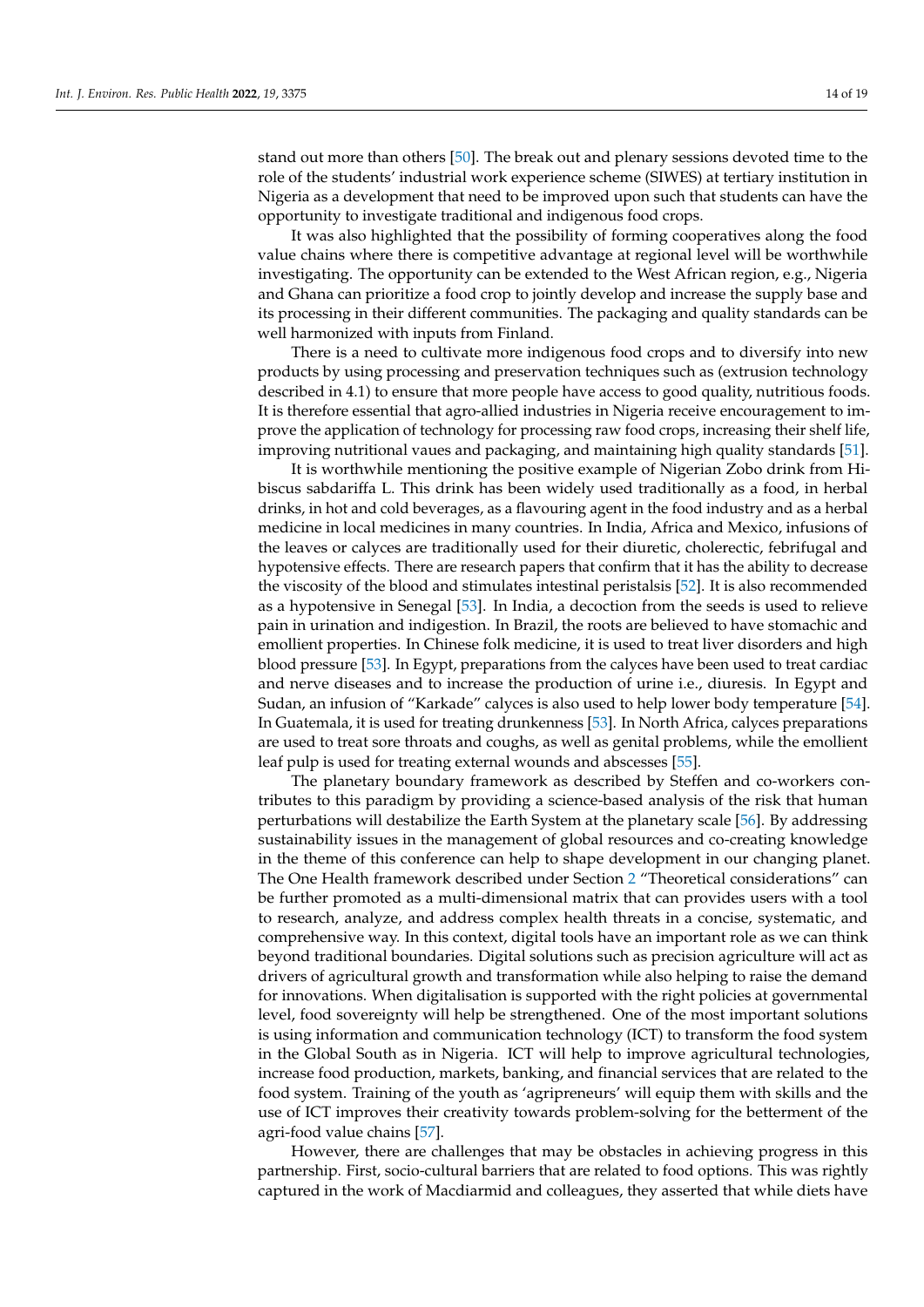changed in the past, they are deeply culturally embedded and behaviour change is extremely difficult to effect, even when health benefits are well known [\[58,](#page-19-0)[59\]](#page-19-1). The demography of the two countries is also an issue. According to Worldometer (2022), Nigeria has a population of 214 million with an average age of 18.1 years while Finland has a population of 5. 5 million with an average age of 43. 1years [\[60\]](#page-19-2). The level of infrastructural development has an influence on other socio-economic activities such as manufacturing and value to foods, access to efficient and smart energy. Dedication to research on value addition to Nigerian indigenous crops will need better support from research fundings. The availability of capital to engage businesses particularly small and medium enterprises that are economic drivers can be improved with the right policies.

## **6. Conclusions**

The various topics (Appendix [A](#page-16-2) Table [A1\)](#page-16-3) that were discussed at the event are relevant to promoting health, ensuring a sustainable use of natural resources, mitigating the impacts of climate change and seek ways that will help to provide more jobs in the agro-allied sector. Clearly, there is a need to further promote university-industrial linkages through the students work experience schemes especially in Nigeria. Such efforts can be championed by the Nigerian Federal Institute of Industrial Research Oshodi (FIIRO). The researchers in both countries look forward to developing proposals that can be of mutual benefits in the future. The traditional and indigenous food crops in Nigeria need to be promoted, the traditional knowledge behind their processing can be revisited with the aim of moving from cottage levels to industrial processing. In addition, the researchers emphasized the need to diversify food crops in Nigeria through more efficient processing techniques, avoid waste by employing manufacturing at farm gates of food crops that are seasonal and perishable. The researchers will seek joint grant application within the European Union-African Union networking initiatives.

**Author Contributions:** Conceptualization, D.R. and O.B.O.; methodology, D.R., O.B.O., L.F., F.A.O., M.J., E.R., S.B.K., A.O., S.V., A.A.O., M.P.O., O.M.O.; investigation, D.R., O.B.O., L.F., F.A.O., M.J., E.R., S.B.K., A.O., S.V., A.A.O., M.P.O., O.M.O.; resources, D.R., O.B.O., L.F., F.A.O., M.J., E.R., S.B.K., A.O., S.V., A.A.O., M.P.O., O.M.O.; writing—original draft preparation, D.R., O.B.O., L.F., F.A.O., M.J., E.R., S.B.K., A.O., S.V., A.A.O., M.P.O., O.M.O.; writing—review and editing, D.R., O.B.O., L.F., F.A.O., M.J., E.R., S.B.K., A.O., S.V., A.A.O., M.P.O., O.M.O.; project administration, D.R., O.B.O.; funding acquisition, D.R., O.B.O. All authors have read and agreed to the published version of the manuscript.

**Funding:** This research was funded by FinCEAL Plus BRIDGES Partnership Support Instrument Grant, University of Helsinki, Faculty of Agriculture and Forestry, Department of Forest Sciences.

**Institutional Review Board Statement:** Not applicable.

**Informed Consent Statement:** Not applicable.

**Data Availability Statement:** Not Applicable.

**Acknowledgments:** The active participation of the speakers, moderators, dignitaries and the general audience in both countries and elsewhere who freely gave their time to join the hybrid event are gratefully acknowledged.

**Conflicts of Interest:** The authors declare no conflict of interest. The funders had no role in the design of the study; in the collection, analyses, or interpretation of data; in the writing of the manuscript, or in the decision to publish the results.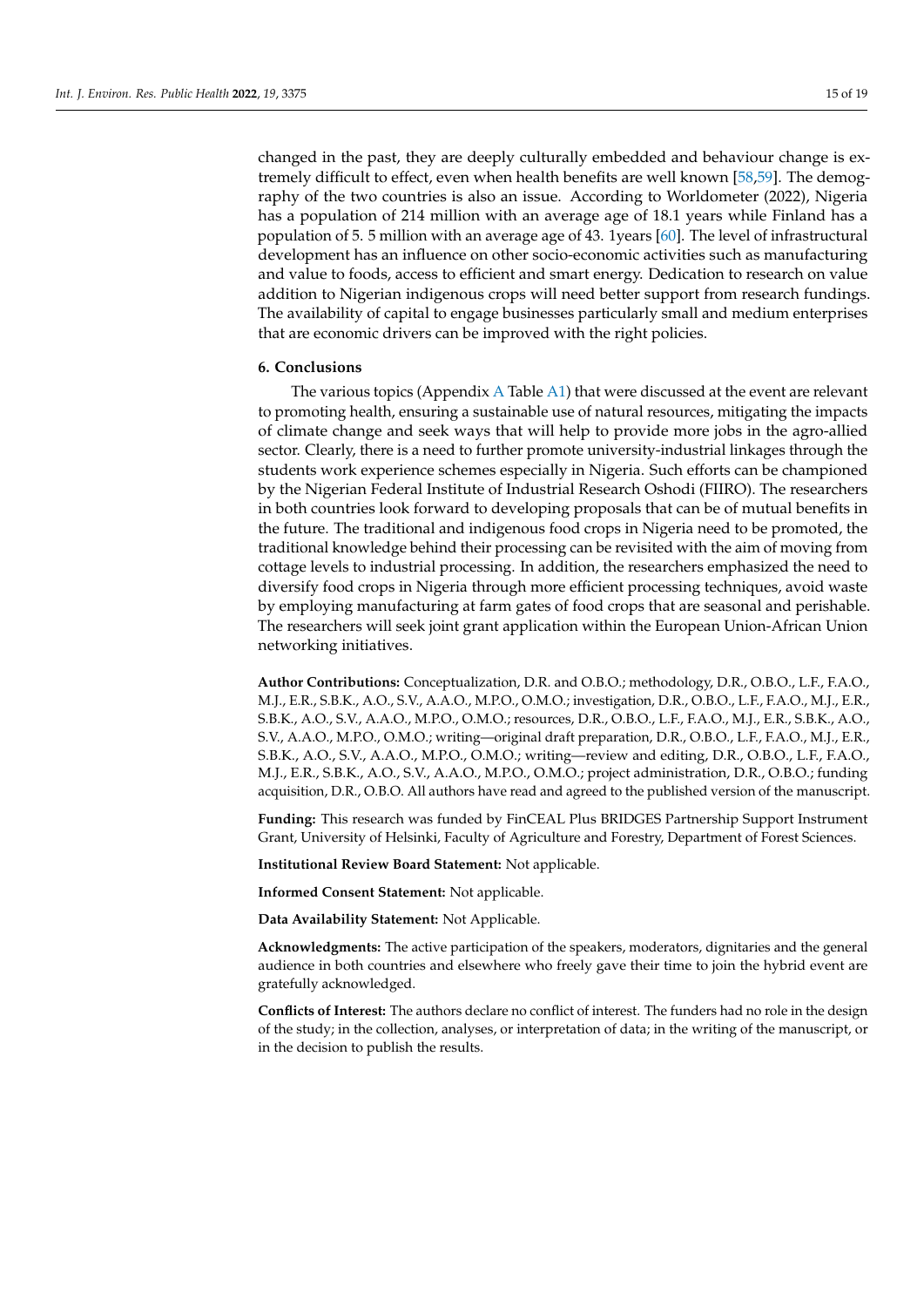<span id="page-16-3"></span><span id="page-16-2"></span>**Table A1.** A list of the titles presented in the Results and Discussion section, Speakers and their backgrounds.

| <b>Title</b> | Speaker               | Background                                                                                                                                                                                                                                                                                                                                                                                                                                                                             |
|--------------|-----------------------|----------------------------------------------------------------------------------------------------------------------------------------------------------------------------------------------------------------------------------------------------------------------------------------------------------------------------------------------------------------------------------------------------------------------------------------------------------------------------------------|
| 4.1          | Abiodun A. Olapade    | Professor and Head of Department, Food Technology at the University of<br>Ibadan, Ibadan, Nigeria                                                                                                                                                                                                                                                                                                                                                                                      |
| 4.2          | Frank A. Orji         | Dr. Orji is Chief Research Officer, Dept. of Biotechnology, Federal<br>Institute of Industrial Research Oshodi, Lagos, Nigeria                                                                                                                                                                                                                                                                                                                                                         |
| 4.3          | Sulaimon B. Kosoko    | Dr. Kosoko's special interest is in food processing and value addition. He<br>is a Research Officer at the Food Technology Department, Federal<br>Institute of Industrial Research Oshodi, Lagos, Nigeria. My area of intrest<br>is food production and procees optimization to obtain a product of with<br>optimum nutrint and functionality.                                                                                                                                         |
| 4.4          | Oluwatoyin B. Oluwole | Dr. Oluwole (PhD) is the Director, Food Technology Department, Federal<br>Institute of Industrial Research Oshodi, Lagos, Nigeria with background<br>in Food Science and Technology. She has several years of research<br>experience in value addition, food processing, food and nutritional<br>health security with emphasis on functional foods, recipe manipulation<br>for food Industries. Pilot scale production of food innovations at<br>laboratory level is also her passion. |
| 4.5          | Michael P. Okoh       | Professor at the Department of Medical Biochemistry, University of<br>Abuja, Nigeria.                                                                                                                                                                                                                                                                                                                                                                                                  |
| 4.6          | Adeola Olukosi        | Dr. Olukosi is a Senior Researcher at Eko University of Medical Sciences<br>and the Deputy Director of Research/Head, Malaria Research Group.<br>Department of Biochemistry and Nutrition. Nigerian Institute of Medical<br>Research, Lagos, Nigeria.                                                                                                                                                                                                                                  |
| 4.7          | Oyedele M. Oyeku      | Dr. Dele Oyeku is the Director, Extension and Linkage at the Federal<br>Institute of Industrial Research Oshodi, Lagos-Nigeria. He has over<br>25 years experience in Entrepreneurship and Small Scale Industries<br>Development; Industrial Linkage and Technology Extension Services;<br>Sustainable Partnership and Liaison Services; Commercialization of R&D<br>projects and Business Investment Advisory Services                                                                |
| 4.8          | Leena Favén           | D.Sc. (Tech.) Leena Favén works as RDI coordinator at Centria<br>University of Applied Sciences. She has a long experience both in<br>international chemical industry and in publicly financed bioeconomy<br>based RD projects. Her interests are in the development of industrial<br>refining of high value added products from biomass based raw materials.                                                                                                                          |
| 4.9          | Mikko Junttila        | Dr. Junttila is RDI specialist at Centria University of Applied Sciences<br>with special interst in organic chemistry and biomass extraction.                                                                                                                                                                                                                                                                                                                                          |
| 4.9          | Egidija Rainosalo     | Dr. Rainosalo is RDI coordinator at Centria University of Applied<br>Sciences and the Project Manager for SYMBIOMA project                                                                                                                                                                                                                                                                                                                                                             |
| 4.10         | Seppo Vainio          | Professor, Flagship Vice-Director. Kvantum Institute, PI & Infotech Oulu,<br>PI, Faculty of Biochemistry and Molecular Medicine, University of<br>Oulu, Finland                                                                                                                                                                                                                                                                                                                        |
| 4.11         | Dele Raheem           | Dr. Raheem is a Senior Researcher at the Arctic Centre, University of<br>Lapland. He is also an Associate Professor in Food Microbiology,<br>University of Helsinki, Finland.                                                                                                                                                                                                                                                                                                          |

## **References**

<span id="page-16-0"></span>1. Scoones, I.; Stirling, A.; Abrol, D.; Atela, J.; Charli-Joseph, L.; Eakin, H.; Ely, A.; Olsson, P.; Pereira, L.; Priya, R.; et al. Transformations to sustainability: Combining structural, systemic and enabling approaches. *Curr. Opin. Environ. Sustain.* **2020**, *42*, 65–75. [\[CrossRef\]](http://doi.org/10.1016/j.cosust.2019.12.004)

<span id="page-16-1"></span>2. FAO. Climate Smart Agriculture. 2022. Available online: [https://www.fao.org/climate-smart-agriculture-sourcebook/concept/](https://www.fao.org/climate-smart-agriculture-sourcebook/concept/module-a1-introducing-csa/chapter-a1-1/en/) [module-a1-introducing-csa/chapter-a1-1/en/](https://www.fao.org/climate-smart-agriculture-sourcebook/concept/module-a1-introducing-csa/chapter-a1-1/en/) (accessed on 21 January 2022).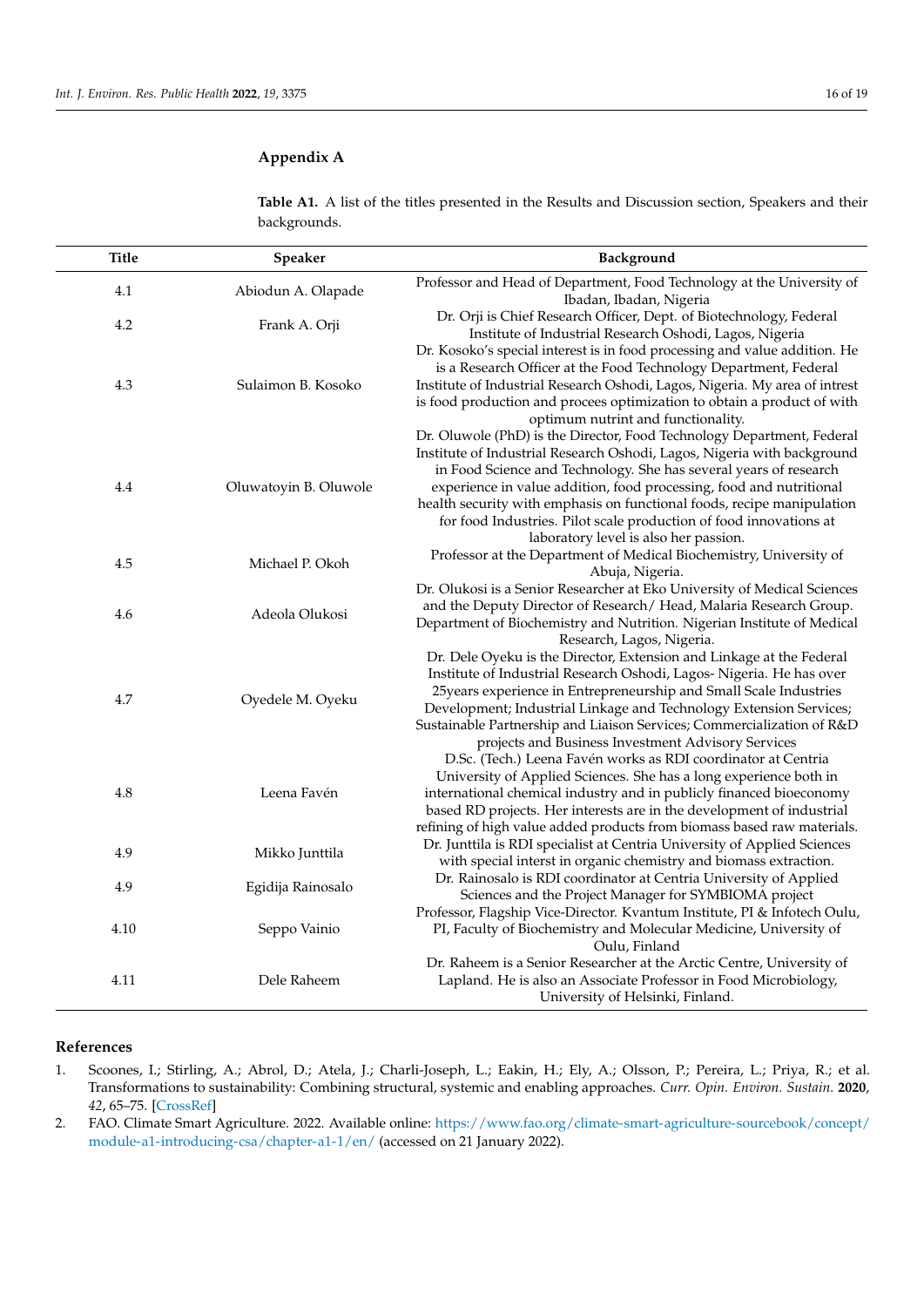- <span id="page-17-0"></span>3. IPCC. *Climate Change and Land: An IPCC Special Report on Climate Change, Desertification, Land Degradation, Sustainable Land Management, Food Security, and Greenhouse Gas Fluxes in Terrestrial Ecosystems*; Shukla, P.R., Skea, J., Buendia, E.C., Masson-Delmotte, V., Pörtner, H.-O., Roberts, D.C., Zhai, P., Slade, R., Connors, S., van Diemen, R., et al., Eds.; IPCC: Genève, Switzerland, 2019; *in press*. Available online: <https://www.ipcc.ch/site/assets/uploads/2019/11/SRCCL-Full-Report-Compiled-191128.pdf> (accessed on 20 December 2021).
- <span id="page-17-1"></span>4. Bradshaw, B.; Dolan, H.; Smit, B. Farm-Level Adaptation to Climatic Variability and Change: Crop Diversification in the Canadian Prairies. *Clim. Chang.* **2004**, *67*, 119–141. [\[CrossRef\]](http://doi.org/10.1007/s10584-004-0710-z)
- <span id="page-17-2"></span>5. Lin, B.B. Resilience in Agriculture through Crop Diversification: Adaptive Management for Environmental Change. *BioScience* **2011**, *61*, 183–193. [\[CrossRef\]](http://doi.org/10.1525/bio.2011.61.3.4)
- <span id="page-17-3"></span>6. Bjornlund, V.; Bjornlund, H.; Van Rooyen, A.F. Why agricultural production in sub-Saharan Africa remains low compared to the rest of the world—A historical perspective. *Int. J. Water Resour. Dev.* **2020**, *36*, S20–S53. [\[CrossRef\]](http://doi.org/10.1080/07900627.2020.1739512)
- <span id="page-17-4"></span>7. Kahn, L.H. Developing a one health approach by using a multi-dimensional matrix. *One Health* **2021**, *13*, 100289. [\[CrossRef\]](http://doi.org/10.1016/j.onehlt.2021.100289) [\[PubMed\]](http://www.ncbi.nlm.nih.gov/pubmed/34307822)
- <span id="page-17-5"></span>8. GLF. Global Landscapes Forum (GLF) Biodiversity Digital Conference 2020. 2020. Available online: [https://events.](https://events.globallandscapesforum.org/biodiversity-2020/) [globallandscapesforum.org/biodiversity-2020/](https://events.globallandscapesforum.org/biodiversity-2020/) (accessed on 24 January 2022).
- <span id="page-17-6"></span>9. Crippa, M.; Solazzo, E.; Guizzardi, D.; Monforti-Ferrario, F.; Tubiello, F.N.; Leip, A. Food systems are responsible for a third of global anthropogenic GHG emissions. *Nat. Food* **2021**, *2*, 198–209. [\[CrossRef\]](http://doi.org/10.1038/s43016-021-00225-9)
- <span id="page-17-7"></span>10. Edgar 2020. Available online: <https://edgar.jrc.ec.europa.eu/> (accessed on 22 January 2022).
- <span id="page-17-8"></span>11. FAO Annual Report. *Extract of Mango Production in Nigeria*; Food and Agriculture Organization: Rome, Italy, 2015.
- <span id="page-17-9"></span>12. EC. Joint Communication to the European Parliament and the Council, Brussels, Belgium. 2020. Available online: [https:](https://africa-eu-energy-partnership.org/gei/) [//africa-eu-energy-partnership.org/gei/](https://africa-eu-energy-partnership.org/gei/) (accessed on 22 January 2022).
- <span id="page-17-10"></span>13. Aworh, O.C. *Lesser Known Nigerian Fruits and Vegetables: Post Harvest Handling, Utilisation and Nutrition Value*; Ibadan University Press: Ibadan, Nigeria, 2014.
- <span id="page-17-11"></span>14. WHO. Assessing Microbiological Risks in Food. 2017. Available online: [https://www.who.int/activities/assessing](https://www.who.int/activities/assessing-microbiological-risks-in-food)[microbiological-risks-in-food](https://www.who.int/activities/assessing-microbiological-risks-in-food) (accessed on 21 December 2021).
- <span id="page-17-12"></span>15. WHO. World Health Organisation. Non-Communicable Diseases. Country Profiles. 2018. Available online: [https://apps.who.](https://apps.who.int/iris/handle/10665/274512) [int/iris/handle/10665/274512](https://apps.who.int/iris/handle/10665/274512) (accessed on 12 November 2021).
- <span id="page-17-13"></span>16. Bulivia, E.; Elhakim, M.; Minh, N.N.T.; Elkholy, A.; Mala, P.; Abubakar, A.; Malik, S.M.M.R. Emerging and Re-emerging Diseases in the World Health Organization (W.H.O), Eastern Mediterranean Region—Progress, Challenges and WHO Initiative. *Front. Public Health* **2017**, *5*, 1–5. Available online: <https://www.frontiersin.org/articles/10.3389/fpubh.2017.00276/full> (accessed on 22 January 2022).
- <span id="page-17-14"></span>17. Nwachukwu, N.C.; Orji, F.A.; Amaike, J.I. Antibiotic–resistant Salmonella species in pork on display for sale in Umuahia, Abia State-Nigeria. *Res. J. Agric. Biol. Sci.* **2010**, *6*, 750–775.
- <span id="page-17-15"></span>18. Nwachukwu, N.C.; Orji, F.A. Studies on the Isolation of Listeria monocytogenes from Food, Water, and Animal Droppings: Environmental Health Perspective, Chapter 8. In *Environmental Health-Emerging Issues and Practice*, 1st ed.; Oosthuizen, J., Ed.; InTech Publishers: Rijeka, Croatia, 2012; pp. 179–196.
- <span id="page-17-16"></span>19. Haliru, S.L.; Muhammad, A.S.; Umar, Z.I. An assessment of Onion Post Harvest Loss in Dessert Prone Frontline Area of Kano State, Nigeria. *J. Biol. Agric. Healthc.* **2019**, *9*, 41–47.
- <span id="page-17-17"></span>20. Oke, J.T.S.; Ogunleye, A.; Kehinde, A. Profitability of investment in plantain value chain in Osun state, Nigeria. *Ecol. Evol. Biol.* **2019**, *4*, 23.
- <span id="page-17-18"></span>21. Abubakar, M. Onion Production in Nigeria. *Vanguard Nigerian Newspaper*, 4 November 2021.
- <span id="page-17-19"></span>22. FAO. 2015. Available online: [https://www.fao.org/news/archive/news-by-date/2015/en/?page=22&ipp=10&tx\\_dynalist\\_pi1](https://www.fao.org/news/archive/news-by-date/2015/en/?page=22&ipp=10&tx_dynalist_pi1%5Bpar%5D=YToxOntzOjE6IkwiO3M6MToiOCI7fQ%3D%3D) [%5Bpar%5D=YToxOntzOjE6IkwiO3M6MToiOCI7fQ%3D%3D](https://www.fao.org/news/archive/news-by-date/2015/en/?page=22&ipp=10&tx_dynalist_pi1%5Bpar%5D=YToxOntzOjE6IkwiO3M6MToiOCI7fQ%3D%3D) (accessed on 22 January 2022).
- <span id="page-17-20"></span>23. Udemezue, J.C. Profitabilities and constraints to sweet potato production. *Curr. Trends Biomed. Eng. Biosci.* **2019**, *19*, 556007.
- <span id="page-17-21"></span>24. Aviara, N.A.; Lawal, A.A.; Atiku, A.A.; Haque, M.A. Bambara groundnut processing, storage and utilization in north eastern Nigeria. *Cont. J. Eng. Sci.* **2013**, *8*, 28–36.
- <span id="page-17-22"></span>25. Arun, K.B.; Persia, F.; Aswathy, P.S.; Chandran, J.; Sajeev, M.S.; Jayamurthy, P.; Nisha, P. Plantain peel-a potential source of antioxidant dietary fibre for developing functional cookies. *J. Food Sci. Technol.* **2015**, *52*, 6355–6364. [\[CrossRef\]](http://doi.org/10.1007/s13197-015-1727-1) [\[PubMed\]](http://www.ncbi.nlm.nih.gov/pubmed/26396380)
- <span id="page-17-23"></span>26. Ajila, C.M.; Rao, P. Mango Peel Dietary Fiber: Composition and associated bound phenolics. *J. Funct. Foods* **2013**, *5*, 444–450. [\[CrossRef\]](http://doi.org/10.1016/j.jff.2012.11.017)
- <span id="page-17-24"></span>27. Karna, P.; Gundala, S.R.; Gupta, M.V.; Shamsi, S.A.; Pace, R.D.; Yates, C.; Narayan, S.; Aneja, R. Polyphenol-rich sweet potato greens extract inhibits proliferation and induces apoptosis in prostate cancer cells in vitro and in vivo. *Carcinogenesis* **2011**, *32*, 1872–1880. [\[CrossRef\]](http://doi.org/10.1093/carcin/bgr215) [\[PubMed\]](http://www.ncbi.nlm.nih.gov/pubmed/21948980)
- <span id="page-17-25"></span>28. Madu, C.; Inyang, B.A.; Nwachukwu, K.C.; Nwegbu, M.M.; Alli, L.A.; Okoh, M.P. Protective Effects of *Delonix regia Leave* Extract on Sodium Arsenite-Induced Hepatotoxicity in Rats. *Am. J. Phytomed. Clin. Ther.* **2021**, *9*, 8.
- <span id="page-17-26"></span>29. Okoh, M.P.; Singla, R.K.; Madu, C.; Soremekun, O.; Adejoh, J.; Alli, L.A.; Shen, B. Phytomedicine in Disease Management: In-Silico Analysis of the Binding Affinity of Artesunate and Azadirachtin for Malaria Treatment. *Front. Pharmacol.* **2021**, *12*, 751032. [\[CrossRef\]](http://doi.org/10.3389/fphar.2021.751032)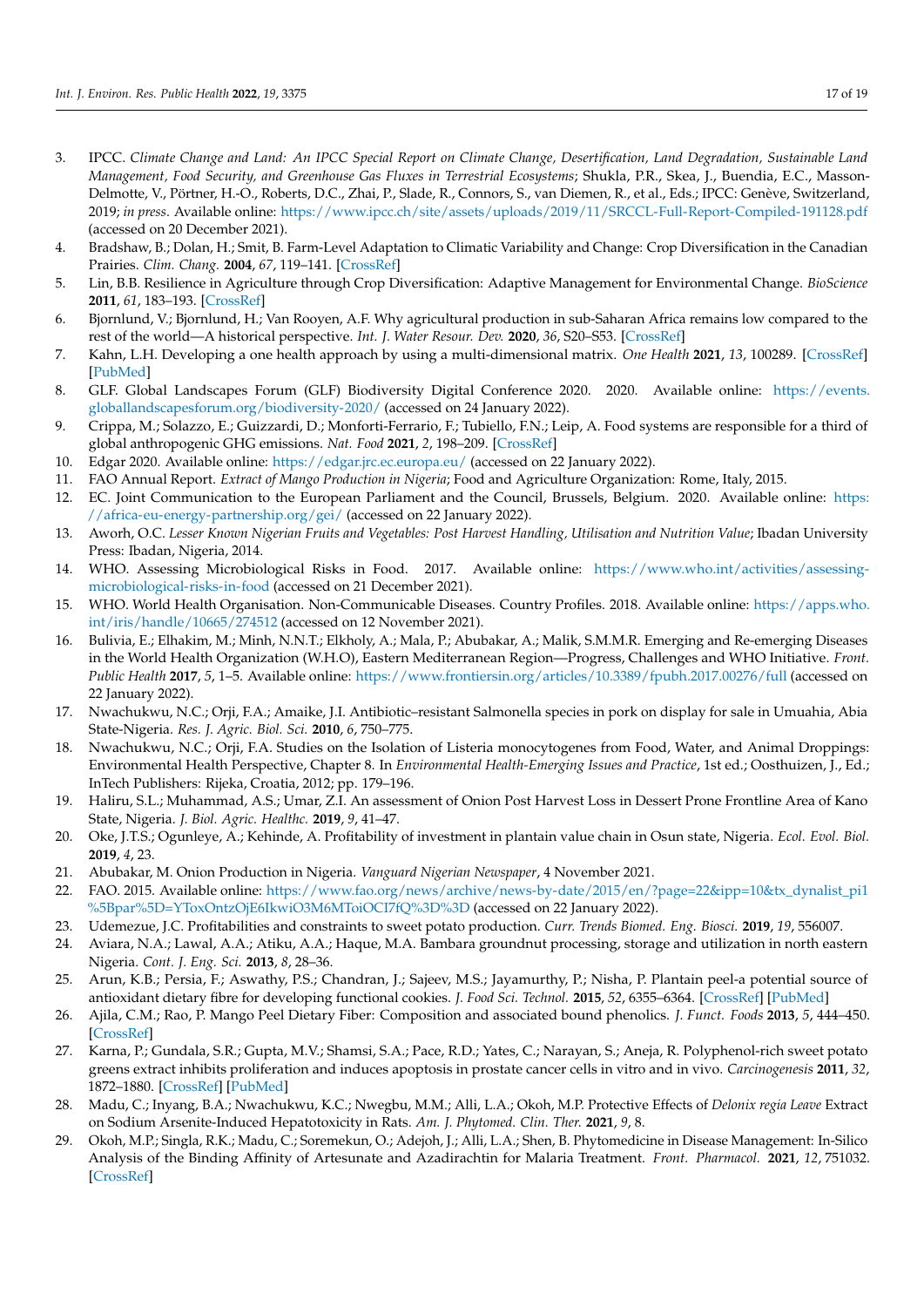- <span id="page-18-0"></span>30. Adedapo, A. Rising trend of cardiovascular diseases among South-Western Nigerian female patients. *Niger. J. Cardiol.* **2017**, *14*, 71. [\[CrossRef\]](http://doi.org/10.4103/njc.njc_23_17)
- <span id="page-18-1"></span>31. Ahaneku, G.; Ahaneku, J.; Osuji, C.; Oguejiofor, C.; Anisiuba, B.; Opara, P. Lipid and some other cardiovascular risk factors assessment in a rural community in Eastern Nigeria. *Ann. Med. Health Sci. Res.* **2015**, *5*, 284. [\[CrossRef\]](http://doi.org/10.4103/2141-9248.160178)
- <span id="page-18-2"></span>32. Akinboboye, O.; Idris, O.; Akinkugbe, O. Trends in coronary artery disease and associated risk factors in sub-Saharan Africans. *J. Hum. Hypertens.* **2003**, *17*, 381–387. [\[CrossRef\]](http://doi.org/10.1038/sj.jhh.1001562)
- <span id="page-18-3"></span>33. Onabanjo, O.O.; Sanni, S.A.; Afolabi, W.A.O.; Oyawoye, O.O.; Obanla, O.O. Lipid composition of some commonly consumed traditional Nigerian dishes. *J. Hum. Nutr. Diet.* **2013**, *27*, 367–376. [\[CrossRef\]](http://doi.org/10.1111/jhn.12157)
- <span id="page-18-4"></span>34. Akinbule, O.O.; Oladoyinbo, C.A.; Akinbule, A.S.; Omidiran, A.T.; Oloyede, A.A.; Onaneye, I.D.; Sulaiman, R.O. Standardization, Proximate Compositon, Mineral Contents and Mineral Ratios of Selected Indigenous Soups in South-West, Nigeria. *Niger. Food J.* **2019**, *37*, 44–56.
- <span id="page-18-5"></span>35. Nigerian Heart Foundation. Lipids and Cardiovascular Health in the Nigerian Population. In Lagos: Nigerian Heart Foundation. 2016. Available online: [http://nigerianheart.org/images/Consensus%20Statement%20of%20Nigerian%20Heart%](http://nigerianheart.org/images/Consensus%20Statement%20of%20Nigerian%20Heart%20Foundation%20Heart%20Health%20and%20Nutrition%20Summit%20on%20Lipids%20and%20Cardiovascular%20Health%20in%20the%20Nigerian%20Population.pdf) [20Foundation%20Heart%20Health%20and%20Nutrition%20Summit%20on%20Lipids%20and%20Cardiovascular%20Health%](http://nigerianheart.org/images/Consensus%20Statement%20of%20Nigerian%20Heart%20Foundation%20Heart%20Health%20and%20Nutrition%20Summit%20on%20Lipids%20and%20Cardiovascular%20Health%20in%20the%20Nigerian%20Population.pdf) [20in%20the%20Nigerian%20Population.pdf](http://nigerianheart.org/images/Consensus%20Statement%20of%20Nigerian%20Heart%20Foundation%20Heart%20Health%20and%20Nutrition%20Summit%20on%20Lipids%20and%20Cardiovascular%20Health%20in%20the%20Nigerian%20Population.pdf) (accessed on 21 January 2022).
- <span id="page-18-6"></span>36. Tasnim, Z. Disruption in Global Food Supply Chain (FSCs) Due to COVID-19 Pandemic and Impact of Digitalization Through Block Chain Technology in FSCs Management. *Eur. J. Bus. Manag.* **2020**, *12*, 73–84.
- 37. Rowan, N.J.; Galanakis, C.M. Unlocking challenges and opportunities presented by COVID-19 pandemic for cross-cutting disruption in agri-food and green deal innovations: Quo Vadis? *Sci. Total Environ.* **2020**, *748*, 141362. [\[CrossRef\]](http://doi.org/10.1016/j.scitotenv.2020.141362) [\[PubMed\]](http://www.ncbi.nlm.nih.gov/pubmed/32823223)
- 38. Di Vaio, A.; Boccia, F.; Landriani, L.; Palladino, R. Artificial Intelligence in the Agri-Food System: Rethinking Sustainable Business Models in the COVID-19 Scenario. *Sustainability* **2020**, *12*, 4851. [\[CrossRef\]](http://doi.org/10.3390/su12124851)
- <span id="page-18-7"></span>39. Altieri, M.A.; Nicholls, C.I. Agroecology and the reconstruction of a post-COVID-19 agriculture. *J. Peasant Stud.* **2020**, *47*, 881–898. [\[CrossRef\]](http://doi.org/10.1080/03066150.2020.1782891)
- <span id="page-18-8"></span>40. Fortune Business Insights. Forecast for Food and Beverages Industry. 2021. Available online: [https://www.fortunebusinessinsights](https://www.fortunebusinessinsights.com/food-and-beverages-industry). [com/food-and-beverages-industry](https://www.fortunebusinessinsights.com/food-and-beverages-industry) (accessed on 12 January 2022).
- <span id="page-18-9"></span>41. Martínez de Arano, I.; Maltoni, S.; Picardo, A.; Mutke, S. *Non-Wood Forest Products for People, Nature and the Green Economy. Recommendations for Policy Priorities in Europe*; A White Paper Based on Lessons Learned from Around the Mediterranean. Knowledge to Action 5; European Forest Institute and FAO: Rome, Italy, 2021. [\[CrossRef\]](http://doi.org/10.36333/k2a05)
- <span id="page-18-10"></span>42. Olajire, A.A. The brewing industry and environmental challenges. *J. Clean. Prod.* **2020**, *256*, 102817. [\[CrossRef\]](http://doi.org/10.1016/j.jclepro.2012.03.003)
- <span id="page-18-11"></span>43. Barros, M.T.; Veletić, M.; Kanada, M.; Pierobon, M.; Vainio, S.; Balasingham, I.; Balasubramaniam, S. Molecular Communications in Viral Infections Research: Modelling, Experimental Data and Future Directions. *IEEE Trans. Mol. Biol. Multi-Scale Commun.* **2021**, *7*, 121–141. [\[CrossRef\]](http://doi.org/10.1109/TMBMC.2021.3071780)
- <span id="page-18-12"></span>44. Hildreth, C. Demand for Exosomes Technologies Drives Billion-Dollar Price Tags. Bioinformant. 2021. Available online: <https://bioinformant.com/exosome-industry-partnerships/> (accessed on 12 December 2021).
- <span id="page-18-13"></span>45. McMichael, A.J.; Powles, J.; Butler, C.D.; Uauy, R. Food, livestock production, energy, climate change, and health. *Lancet* **2007**, *370*, 1253–1263. [\[CrossRef\]](http://doi.org/10.1016/S0140-6736(07)61256-2)
- <span id="page-18-14"></span>46. EDGAR-FOOD. A Global Emission Inventory of GHGs from the Food Systems. Available online: [https://edgar.jrc.ec.europa.eu/](https://edgar.jrc.ec.europa.eu/edgar_food) [edgar\\_food](https://edgar.jrc.ec.europa.eu/edgar_food) (accessed on 12 December 2021).
- <span id="page-18-15"></span>47. Teräs, J.; Salenius, V.; Fagerlund, L.; Stanionyte, L. *Smart Specialisation in Sparsely Populated European Arctic Regions*; EUR 29503 EN; Publications Office of the European Union: Luxembourg, 2018; ISBN 978-92-79-98266-8. [\[CrossRef\]](http://doi.org/10.2760/960929)
- <span id="page-18-16"></span>48. Poutanen, K.; Nordlund, E.; Paasi, J.; Vehmas, K.; Åkerman, M. *Food Economy 4.0, VTT's Vision of an Era of Smart Consumer-Centric Food Production*; Technical Research Centre of Finland Ltd.: Espoo, Finland, 2017.
- <span id="page-18-17"></span>49. Raheem, D. Digitalisation in a local food system: Emphasis on Finnish Lapland. *Open Agric.* **2020**, *5*, 496–508. [\[CrossRef\]](http://doi.org/10.1515/opag-2020-0049)
- <span id="page-18-18"></span>50. Baierle, I.C.; Siluk, J.C.M.; Gerhardt, V.J.; Michelin, C.d.F.; Junior, Á.L.N.; Nara, E.O.B. Worldwide Innovation and Technology Environments: Research and Future Trends Involving Open Innovation. *J. Open Innov. Technol. Mark. Complex.* **2021**, *7*, 229. [\[CrossRef\]](http://doi.org/10.3390/joitmc7040229)
- <span id="page-18-19"></span>51. Raheem, D. The Need for Agro-Allied Industries to Promote Food Security by Value Addition to Indigenous African Food Crops. *Outlook Agric.* **2011**, *40*, 343–349. [\[CrossRef\]](http://doi.org/10.5367/oa.2011.0063)
- <span id="page-18-20"></span>52. Da-Costa-Rocha, I.; Bonnlaender, B.; Sievers, H.; Pischel, I.; Heinrich, M. Hibiscus sabdariffa L.–A phytochemical and pharmacological review. *Food Chem.* **2014**, *165*, 424–443. [\[CrossRef\]](http://doi.org/10.1016/j.foodchem.2014.05.002) [\[PubMed\]](http://www.ncbi.nlm.nih.gov/pubmed/25038696)
- <span id="page-18-21"></span>53. Morton, J.F.; Dowling, C.F. *Fruits of Warm Climates*; JF Morton: Miami, FL, USA, 1987; Volume 20534.
- <span id="page-18-22"></span>54. Leung, A.Y. *Encyclopedia of Common Natural Ingredients Used in Food, Drugs, and Cosmetics*, 2nd ed.; John Wiley and Sons: Hoboken, NJ, USA, 1996.
- <span id="page-18-23"></span>55. Neuwinger, H.D. *African Traditional Medicine: A Dictionary of Plant Use and Applications with Supplement: Search System for Diseases*; Medpharm Scientific Publishers: Guildford, UK, 2000.
- <span id="page-18-24"></span>56. Steffen, W.; Richardson, K.; Rockström, J.; Cornell, S.E.; Fetzer, I.; Bennett, E.M.; Biggs, R.; Carpenter, S.R.; de Vries, W.; de Wit, C.A.; et al. Planetary boundaries: Guiding human development on a changing planet. *Science* **2015**, *347*, 6223. [\[CrossRef\]](http://doi.org/10.1126/science.1259855)
- <span id="page-18-25"></span>57. Raheem, D.; Dayoub, M.; Birech, R.; Nakiyemba, A. The Contribution of Cereal Grains to Food Security and Sustainability in Africa: Potential Application of UAV in Ghana, Nigeria, Uganda, and Namibia. *Urban Sci.* **2021**, *5*, 8. [\[CrossRef\]](http://doi.org/10.3390/urbansci5010008)